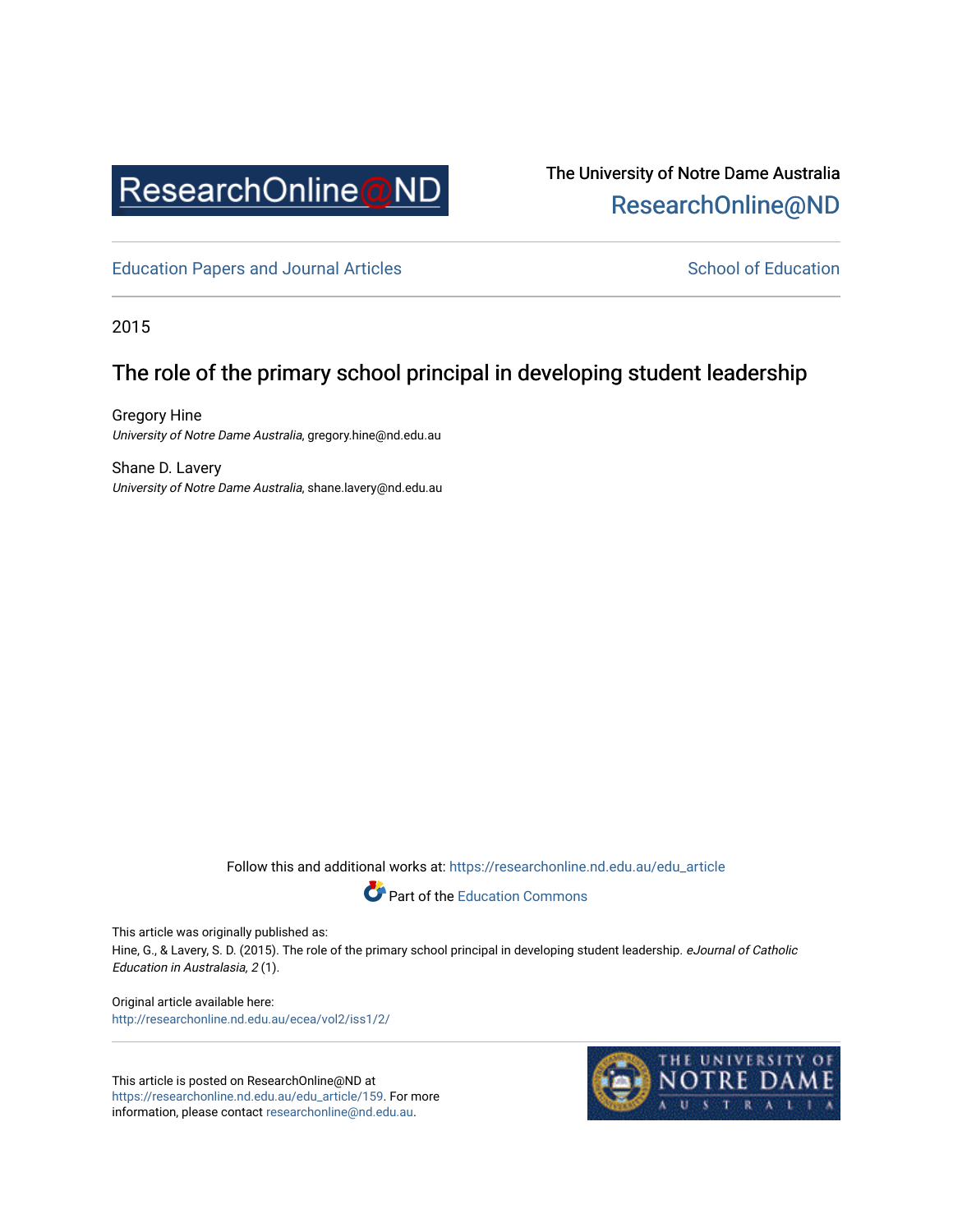The Role of the Primary School Principal in Developing Student Leadership

#### Abstract

The development of student leadership potential is an important issue to investigate (Archard, 2009; Hine, 2013; McNae, 2011). Yet to date, little research efforts have focussed on student leadership development programs within primary schools (K - 6). This research examined three aspects of student leadership within eight Catholic primary schools in metropolitan Perth, Western Australia. These aspects included the principals' understanding of the term 'student leadership', their perception of the most appropriate form of student leadership in Catholic schools, and how they envisaged their role within a student leadership program. Qualitative data were collected through the exercise of semi-structured interviews and researcher-generated field notes. A summary of findings indicated that principals understood student leadership programs as structured and deliberate opportunities for student development to occur. The most appropriate form of student leadership encompassed programs focussed on service, collaboration, and reflective of the school's ethos and vision. Principals envisaged their responsibilities as role models, as servant leaders, and to involve key people in the school's leadership program.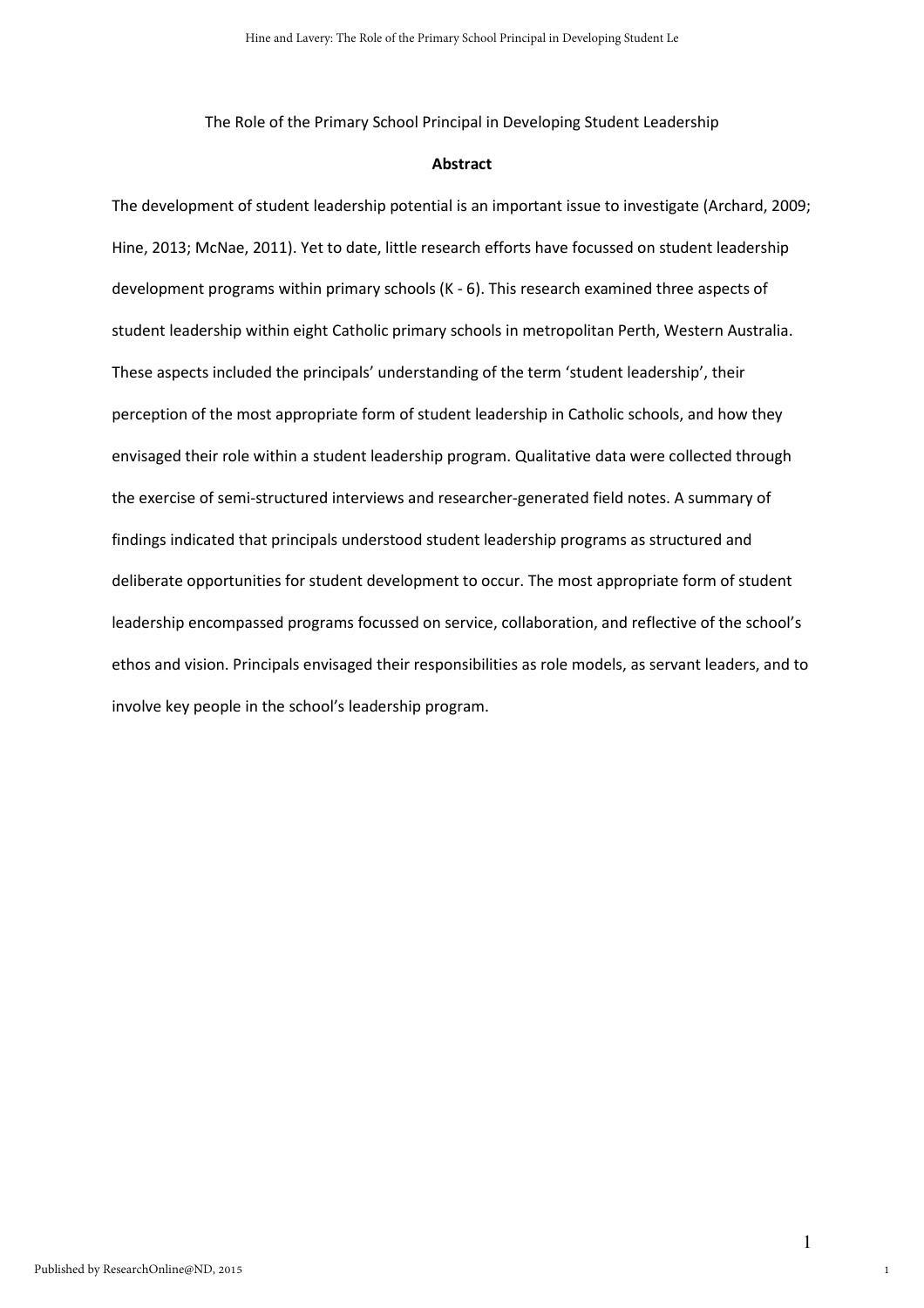## Introduction

Schools have a serious responsibility to develop leadership potential in young people. While schools do not have a monopoly on such development, they are in a perfect position to nurture and cultivate the leadership potential of children during the formative years of their primary and secondary education. Certain questions thus become apposite for schools: When should leadership development begin? How should leadership development be undertaken? What type of leadership should be promoted? And, who should be responsible for student development? This article begins to scrutinise such questions through an exploration of the experiences and perceptions of eight Catholic primary school principals from metropolitan Perth, Western Australia. Underpinning this research is the belief that: (a) the role of the principal is pivotal in the development of student leadership in primary schools; and (b), children can be challenged to exercise leadership at a very young age.

This research into the role of Catholic primary school principals in developing student leadership is a replication study (Neuman, 2006) of an investigation that the researchers undertook into the role of Catholic secondary school principals in the development of student leadership (Lavery & Hine, 2013). In most cases a replication study is not carried out identically with the original study. That is, some feature or features of the original study are altered "in an attempt to stretch or move beyond the original findings" (Gay & Airasian, 2012, p. 67). In this study, the researchers chose a different cohort, specifically eight principals of Catholic primary schools as compared with eight principals of Catholic secondary schools in the original study.

#### Conceptual Framework

Four theoretical constructs form the conceptual framework underpinning this research into the role of the Catholic primary school principal in student leadership formation. These constructs are: Christian leadership in Catholic schools; student leadership; the notion of student leadership in primary schools; and, the role of the primary school principal in fostering student leadership. First,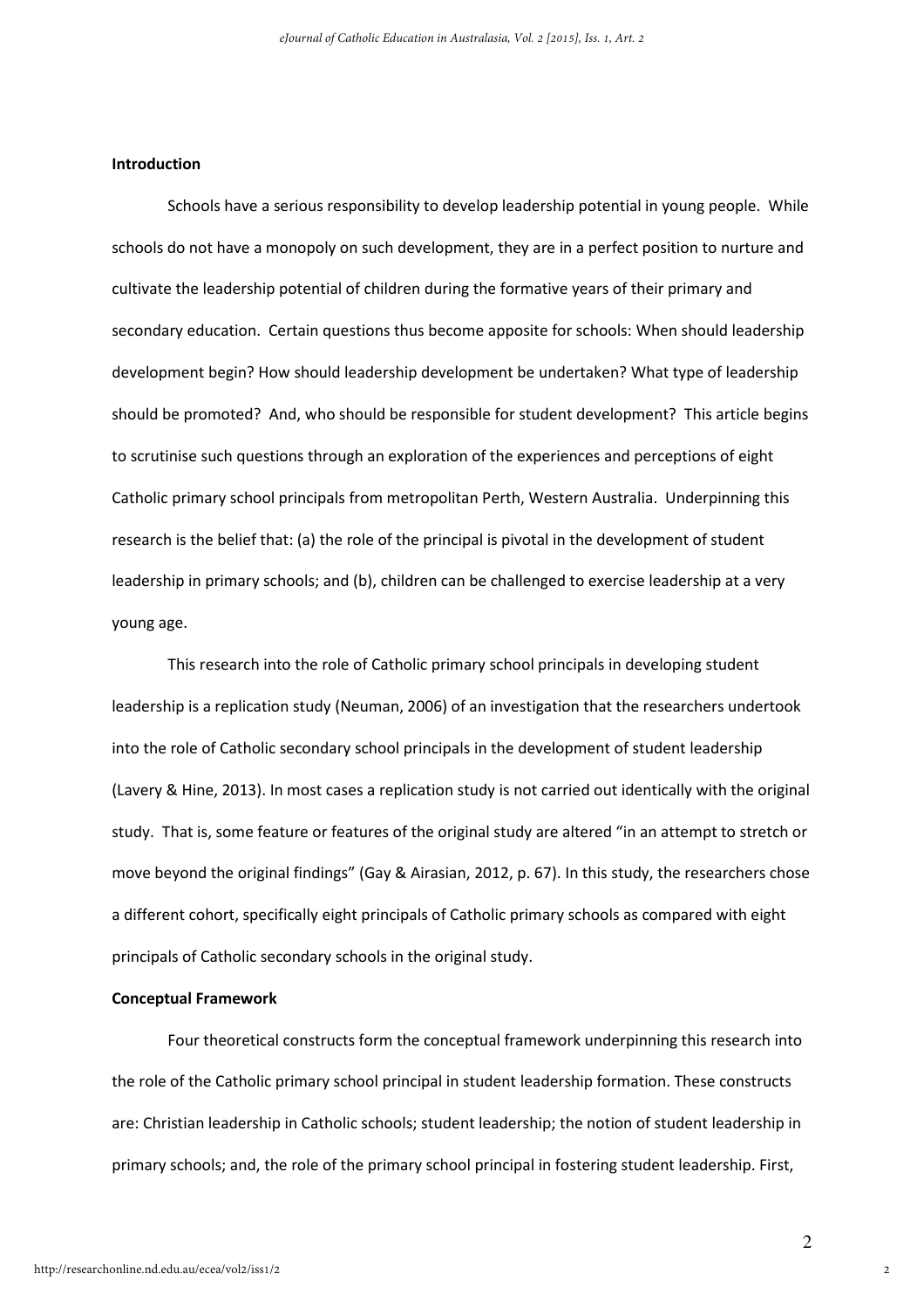the literature concerning Christian leadership presents Jesus' preference for servant leadership as the model for leadership activities within Catholic schools. Specifically, this literature examines Jesus' teaching within the Gospels, and the notions of service and spirituality. Second, the construct of student leadership is explored regarding the importance of leadership development opportunities for school-aged students, as well as the roles and responsibilities of student leaders themselves. The third construct highlights how student leadership programs have been designed and implemented in primary schools, with commentators outlining the philosophical and structural features of such programs. Fourth, the role of the primary school principal vis-à-vis student leadership is explored. Current literature positions the school principal in an essential and supportive role for student leadership to develop in any school. Concomitant to this role – and according to various authors – principals can be directly or indirectly involved in school leadership programs.

Christian leadership in Catholic schools. Jesus is the primary model for Christian leaders. Christian leaders inherit from Jesus a foundational tenet for all leadership: "This is my commandment: love one another as I have loved you" (Jn 15:12). What distinguished Jesus as a leader was his "all-abiding and foundational belief in God's love" (Sofield & Kuhn, 1995, p. 33). Jesus' mission centred on proclaiming "a counter wisdom to that of the world, a subversive wisdom based on love and compassion" (Jolley, 1997, p. 136) as opposed to domination and power. Such wisdom is clearly evident within the Gospel tradition where the most distinctive aspect of Jesus' teaching on leadership is his emphasis that a leader is essentially a servant. All four Gospels unmistakably demonstrate that Jesus' understanding of leadership is one of service (Mk 10:42-45; Mt 23:8-12; Lk 22:24-27; Jn 13:12-17).

 This notion of service is a key facet of the vision of leadership within Catholic schools (McLaughlin, 1997; Lavery, 2012). For example, McLaughlin observed that service forms the basis of genuine and authentic leadership in Catholic schools. He stressed, moreover, "anything less might well be a charade and reflect a distortion of the vision that lends legitimacy to Catholic education" (p. 22). Lavery argued that the most appropriate model of leadership for principals in Catholic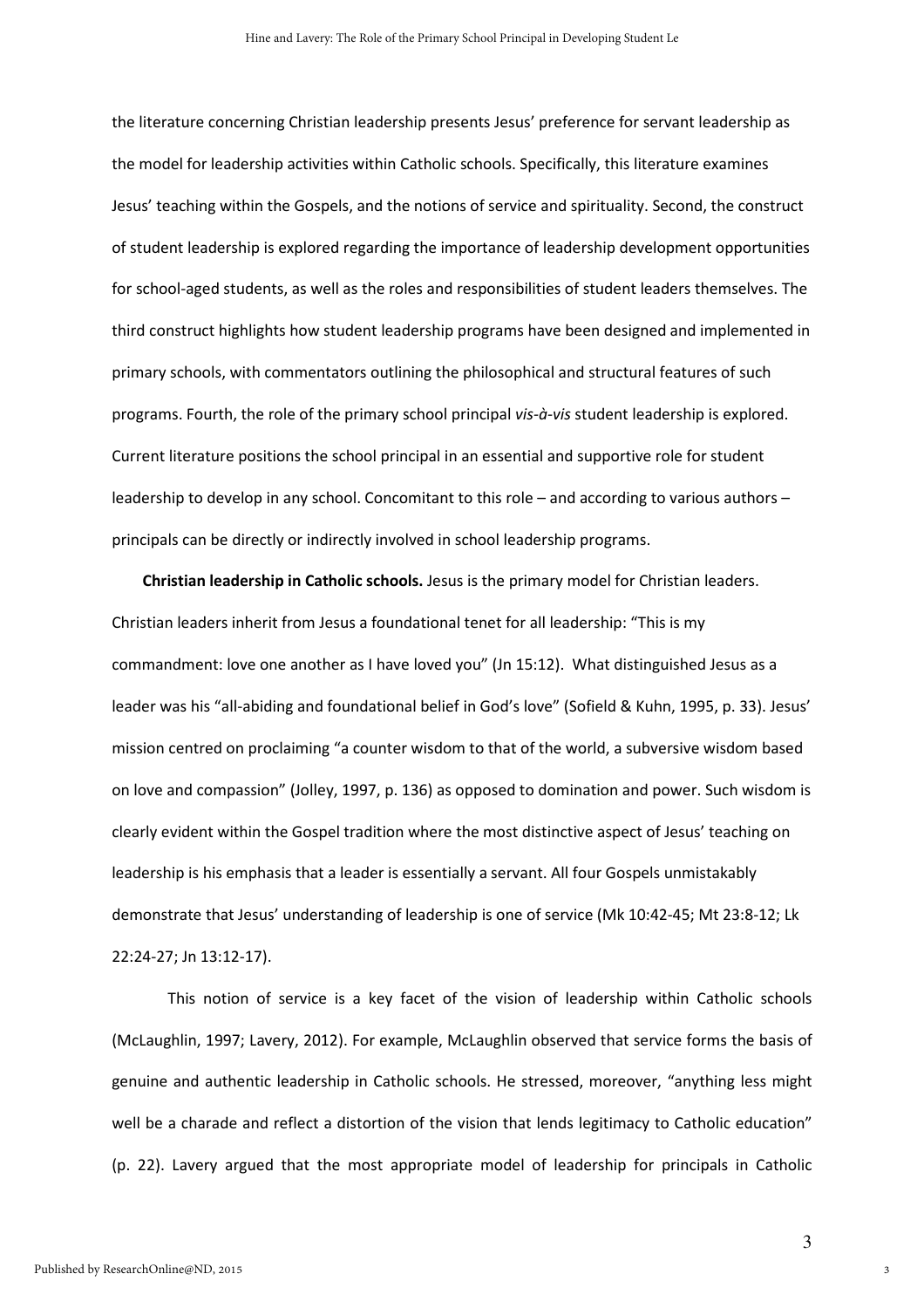schools is transcendental leadership, a model based on the twin notions of service and spirituality. The Sacred Congregation for Catholic Education promotes a plain message for school communities to nurture and develop young people within a culture of faith, illuminated by the Gospel message. Four documents published by the Sacred Congregation for Catholic Education outline authoritatively how community, culture and witness are related to the task of Catholic education itself (The Sacred Congregation for Catholic Education, 1965; 1977; 1988; 1997). Collectively these documents provide a framework within which Christ's model of leadership can operate. This framework is promoted through a unilateral message for school communities to train and develop young people within a culture of faith, illuminated by the Gospel message. Specifically, the Sacred Congregation calls for all within Catholic school communities to develop a special relationship with Jesus, and for those in positions of leadership within such institutions to model their leadership on the servant approach lived by Jesus (Vatican Council II, 1965; The Sacred Congregation for Catholic Education, 1977; 1988; 1997).

 The Catholic Bishops of Western Australia (2009) explicitly emphasise that all who are called to leadership positions in Catholic schools must undertake their leadership in a spirit of Christian service. Specifically, the Bishops note that such leaders "are to reflect the Christ who came to serve rather than to be served" (Catholic Education Commission of Western Australia, 2009, para. 95). The Bishops highlight, moreover, the importance of leadership through witness as critical for the success of the school community. They argue that all school leaders "are called to embody the vision, values and outlook of the Catholic school" (para. 95).

#### Student leadership.

The most dangerous leadership myth is that leaders are born – that there is a genetic factor to leadership. This myth asserts that people simply either have certain charismatic qualities or not. That's nonsense; in fact, the opposite is true. Leaders are made rather than born. (Bennis, n.d.)

If leaders are 'made', then ostensibly leadership theory and skills can be taught and developed. When might that teaching and learning begin? Moreover, what type of teaching and learning is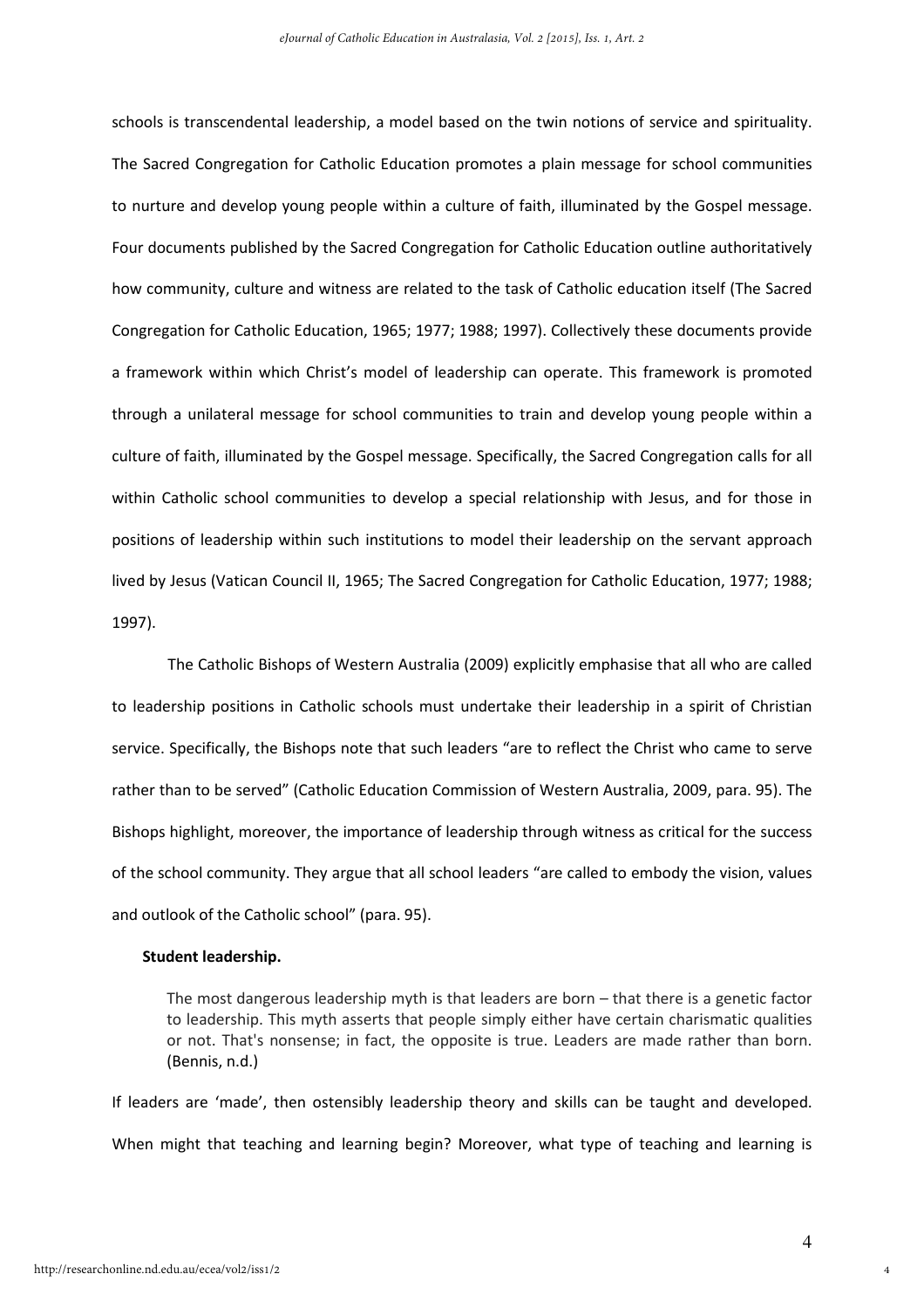appropriate? Such questions have a particular poignancy when considering student leadership, especially for children of primary age. Various authors have recognised the rising importance of the early years in the development of young children emotionally, intellectually and socially (Arthur, Beecher, Death, Dockett, & Farmer, 2005). Furthermore, since the 1990s there has been an increased understanding of student leadership as centred on ministry, namely civic responsibility (van Linden & Fertman, 1998), civic service (McGregor, 2007), leadership as ministry (Willmett, 1997), and servant leadership (Lavery, 2007), wherein students develop a belief that their talents are to be used for others and for the common good (Ryan, 1997).

An appreciation of student leadership based on service has implications for the manner in which students are elected to formal positions of leadership, how they are prepared for their leadership positions and, particularly, what they do in their leadership roles. Leadership based on service debunks the myth that leadership is all about heroics. One does not have to be a superheroic Katniss Everdene or a charismatic James Bond. Students need not be members of the netball, volleyball, basketball, or football teams to exercise leadership (Lavery, 2007). Rather, leadership based on service and ministry turns traditional notions of leadership on their head and fosters a collaborative approach where leaders exercise their leadership in the interests of others and for the greater good. It is an approach that not only casts doubts on an attitude of leadership where people "shoulder their way into leadership positions, driven by upward mobility and a thirst for personal success" (Beare, 1998), but it also suggests an alternative that is "selfless, large-souled, and expansively visioned" (Beare). Sofield and Kuhn (1995) talk about such leaders as generative people who tend to place their own needs second to those of others.

The importance of a teacher-mentor working with student leaders cannot be overemphasised. Lavery (2003) argued that the actual responsibilities of a teacher-mentor might well vary according to the needs of the students. Hunter, Bailey and Taylor (1997) proposed that the ability to listen, to explore ideas, to share experiences, to facilitate processes, to share information, to give advice (sparingly) and to provide feedback would seem to be central in any mentoring role.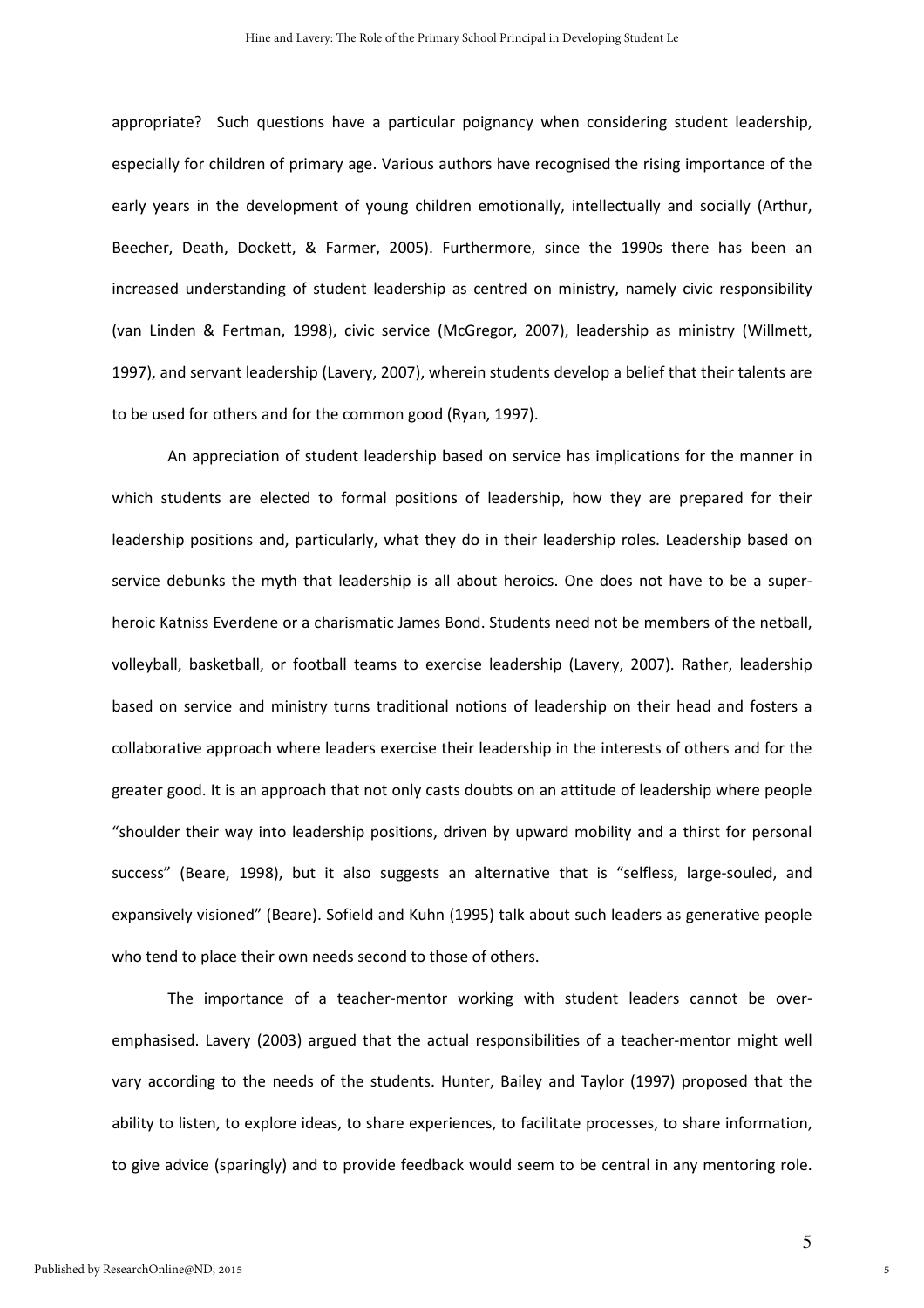Appleton (2002), drawing on her own experiences in supporting student leaders, highlighted the need for a mentor to be both flexible and consultative so that "students genuinely experienced leadership in designing and planning and not merely in the implementation phase" (p. 19). Gray (2002), writing of student participation in schools, recommended that members of a student representative council "discuss who they would prefer as their advisory teachers, then contact those teachers to seek their support and involvement" (p. 12). Furthermore, Buscall, Guerin, Macallister, and Robson (1994) argued that strong staff support was an essential feature of any school student leadership program, noting that "if there is one reason for the failure or death of a Student Representative Council it was largely due to lack of staff support" (p. 34).

The notion of student leadership in primary schools. Since the 1990s, the literature concerning student leadership in primary schools has steadily grown. Over this time, researchers and educators alike have heralded the value of developing the leadership potential of young people (Fertman & van Linden, 1999; Karnes & Stephens, 1999), developing this potential as early as possible (Bisland, 2004; Sacks, 2009), and developing it carefully according to the developmental stage of youth concerned (Armstrong, 2013; van Linden & Fertman, 1998). Additionally, commentators have written on various aspects of how leadership is developed at the primary school level. These aspects include involving students in leadership education and training events (Myers, 2005), and offering students opportunities to exercise leadership through structured school programs (Chappell, 2012; Moore, 2011). Such structured programs typically endorse a positional leadership model (e.g. Head Boy, Head Girl, Sports Captain, Ministry Captain) where students prepare and deliver a speech before their peers in the year prior to formal election (Chappell, 2012). Other structured programs use teacher-facilitated, student leadership teams whereby all senior students (i.e. Year 6) nominate their preferences before allocation as a member of a team (e.g. Arts, Sports, Environment, Media) (Moore, 2011). Several authors emphasise that primary school students engage particularly well with leadership roles when presented with significant service-learning opportunities (De Simone, 2012; DesMarais et al., 2000; Metzger, 2007) or collaborative tasks (De Simone, 2012; Roach et al.,

6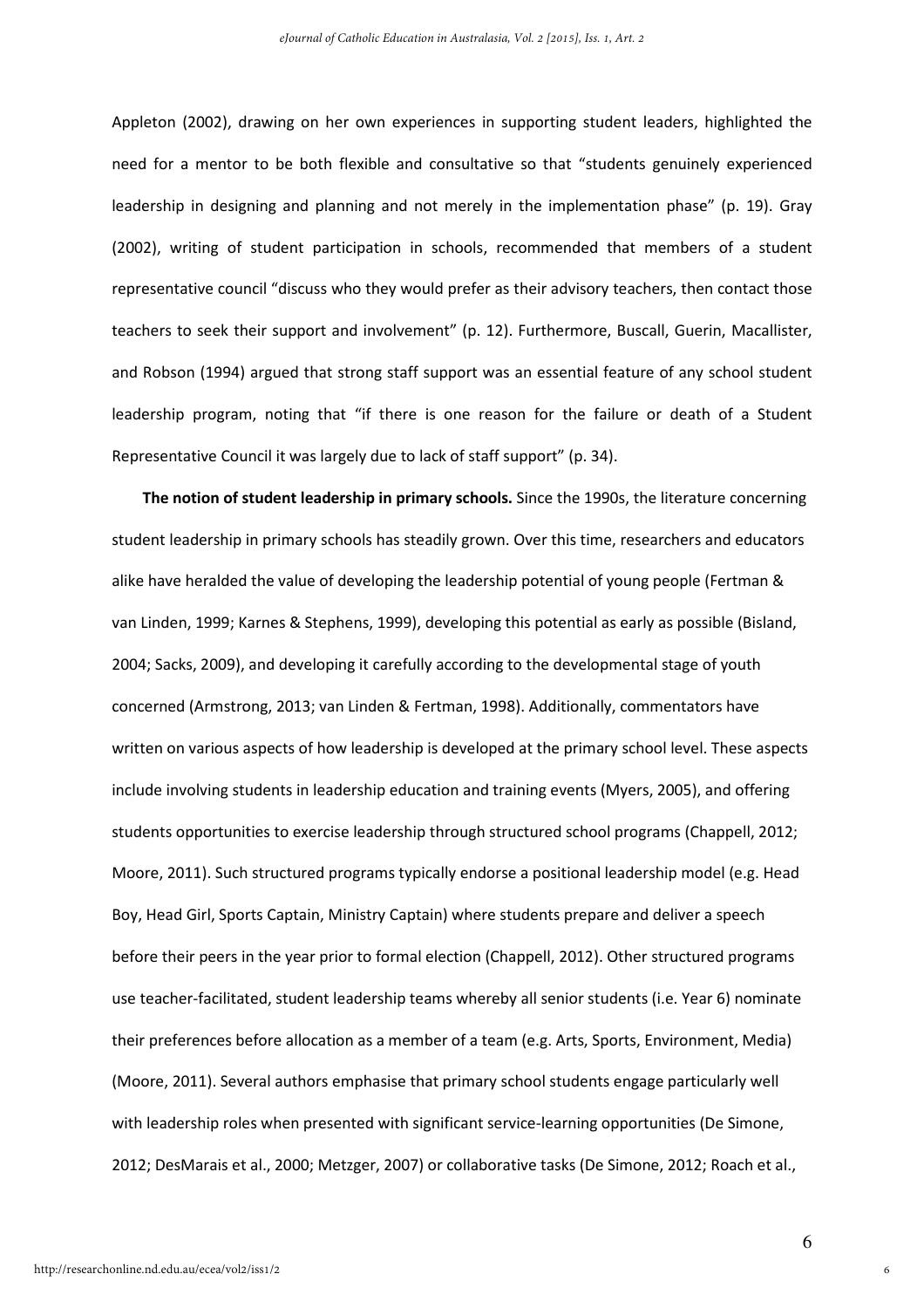1999; Sacks, 2009). Conversely, Johnson (2005) warns that student leadership initiatives can become counter-productive if students are not engaged in meaningful leadership tasks, or if the student leadership program is not supported by teaching staff.

The role of the primary school principal in fostering student leadership. There is a paucity of literature concerning the role of the primary school principal in fostering student leadership. Despite this paucity, writers have indicated the importance of the principal's role per se (Covey, 2008), outlined possibilities for the principal's level of involvement (Lavery & Hine, 2012), and offered recommendations for making student leadership initiatives succeed (Johnson, 2005). By virtue of their position, principals assume full responsibility for all learning and personal development opportunities within their schools, including the facilitation of student leadership activities. To this end, Covey (2008) underscored that "after all, the principals are the ones who lead the meetings, approve the plans, and agree to the activities that will reinforce the culture" (p. 102). Lavery and Hine (2012) proposed that principals can be involved in student leadership activities within their schools directly or indirectly. Through direct involvement, principals work closely with elected student leaders and planning specific events that promote leadership development. Indirect involvement requires principals to appoint key staff members to plan, organise and facilitate all student leadership activities (i.e. to be directly involved with the student leaders) while they assume responsibility for the philosophical and organisational facets of the leadership program.

 Johnson noted various limitations associated with a primary school student leadership program, including "a lack of support shown by the teachers, a limitation of S[tudent] R[epresentative] C[ouncil] business to subjects on which the adults believed that students should comment, a lack of student engagement with the SRC" (Johnson, 2005, p. 4). In earlier literature, Hart (1992) warned that student participation within such a program becomes little more than manipulation, decoration or tokenism. To address those limitations, key strategies were enacted: students received leadership training for key roles and events (e.g. to become school 'ambassadors' for school tours and school events), and several staff were allocated release time to visit other

7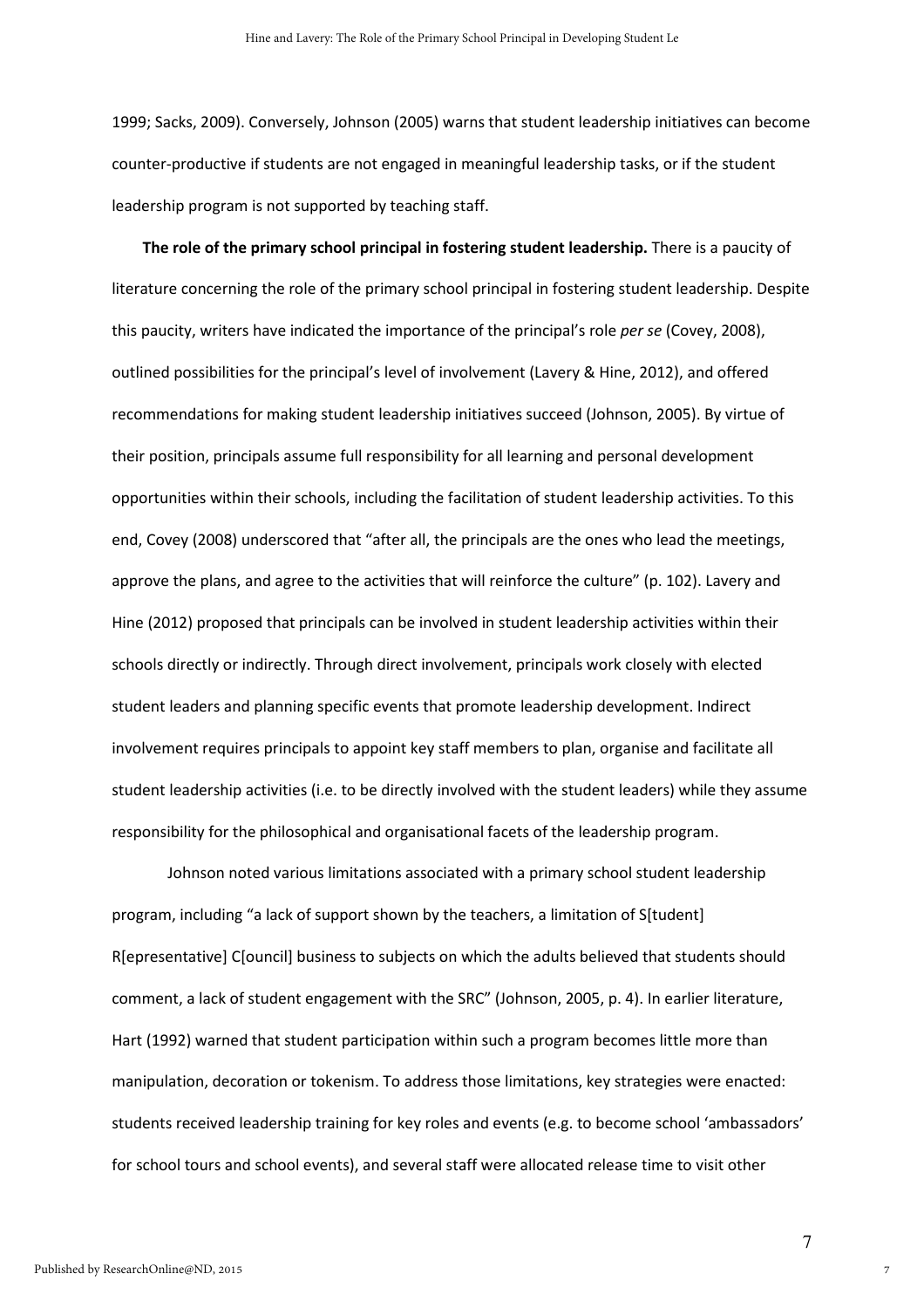schools to discuss with students and teachers how to promote student voice. To enable a culture of authentic student leadership participation, Johnson (2005) recommended primary school principals consider "the allocation of human, financial and physical resources congruence of all the school's structures and systems; and staff commitment to student voice" (p. 6).

### Epistemology

Epistemology can be defined as a branch of philosophy that investigates the origin, methods and limits of human knowledge (Wiersma, 1995). Within research, epistemology provides a philosophical underpinning for determining what types of knowledge are possible and the value and legitimacy of such knowledge (Crotty, 1998). This research into the role of the primary school principal in developing student leadership is qualitative. The underlying epistemology of qualitative research is not concerned with numbers, but rather mainly with words (Punch & Oancea, 2014).

Qualitative research, however, is not a unified, single approach to conducting research. There are various traditions or "subdisciplines" (Wiersma, 1995, p. 212) within qualitative research. The specific tradition that underscores this inquiry is that of interpretivism. The goal of interpretive social science is to understand the complex world of lived experience from the viewpoint of those who live it. Interpretive inquiry strives to discover what is meaningful or relevant to people being studied and tries to gain a feel for their social reality (Neuman, 2006).

Theoretical perspective. Within interpretive social science there are a number of theoretical perspectives which emphasise different elements of human action. One such theoretical perspective, and the one which underscores the approach within this study, is symbolic interactionism. Pivotal to the notion of symbolic interactionism is the placing of oneself in the setting of the other, of considering situations from the point of view of "the actor". Procedurally, symbolic interactionism directs investigators to take, to the best of their ability, the standpoint of those being studied (Crotty, 1998). Consistent with this perspective, the current study allowed the researchers to examine the two specific aims of the study. These were to (i) investigate what principals in Catholic primary schools understood by the concept of student leadership, and (ii) to

8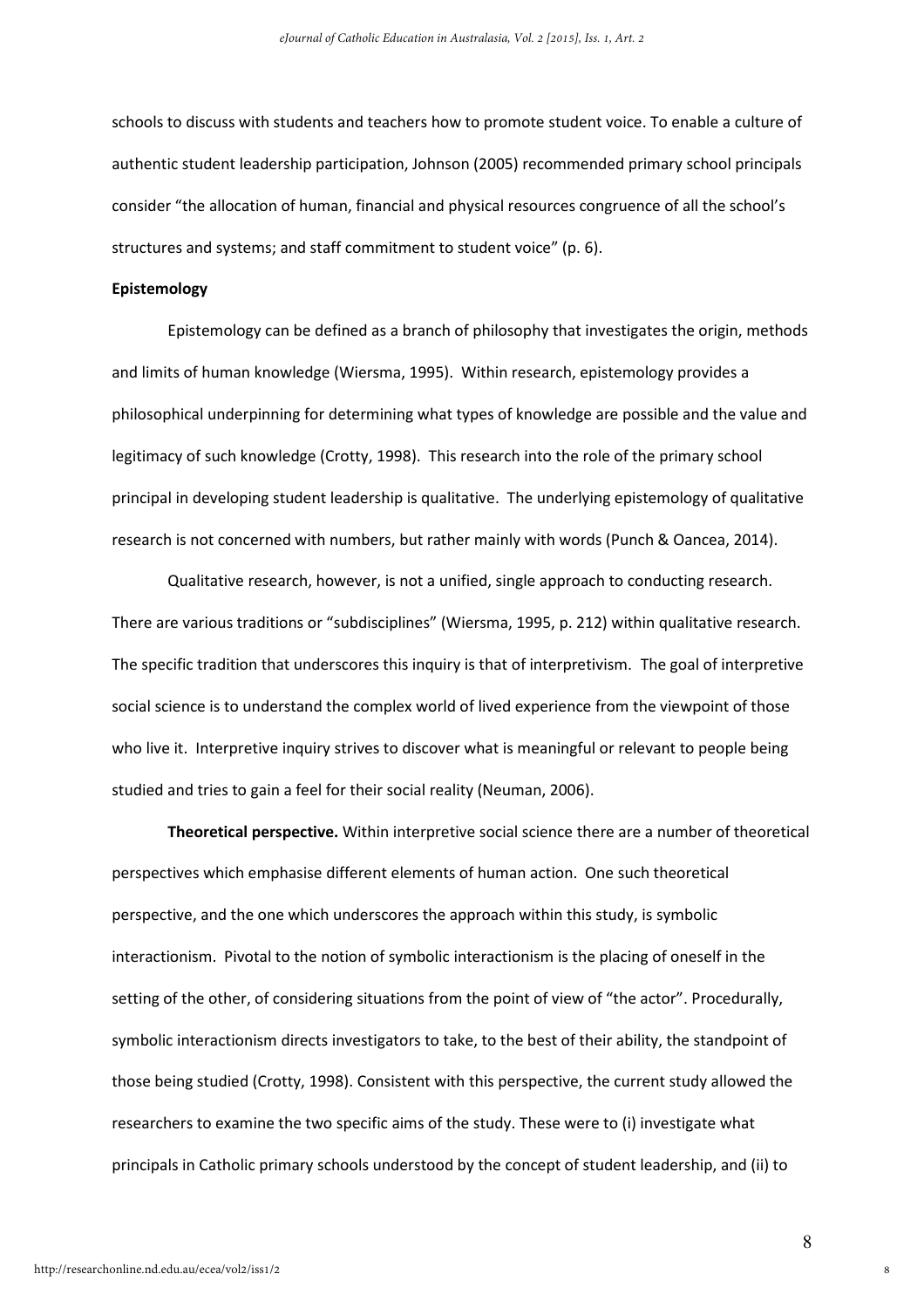explore what these principals see as their role in the promotion and development of student leadership in their schools.

Methodology. Collective case study, which formed the methodological structure of this research, involves exploring a number of cases jointly in order to examine a phenomenon, population or general condition (Stake, 1994). Particular cases in the collection are chosen because "it is believed that understanding them will lead to better understanding, perhaps better theorizing, about a still larger collection of cases" (Stake, p. 237). The population studied in this collective case study was primary school principals who actively promote student leadership in their schools.

Methods. As with the original study (Lavery & Hine, 2013), the researchers used two qualitative research methods to collect data: semi-structured interviews and researcher-generated field notes. The three specific research questions were:

- 1. What do Catholic primary school principals understand by the concept of student leadership in a Catholic school?
- 2. What do Catholic primary school principals believe to be the most appropriate form of student leadership in Catholic schools?
- 3. What do Catholic primary school principals envisage as their central role in the promotion and development of student leadership?

All eight Catholic primary school principals lead schools in Perth, Western Australia. The interviews were conducted on-site, and each interview lasted approximately 50 to 60 minutes. The researchers endeavoured to interview principals who were actively engaged – directly or indirectly – with student leadership development at their schools. All eight principals were purposively selected to participate in the study due to the established student leadership programs at their schools, and the considerable place student leadership has within each of their school communities. Website information and personal contact with school leaders and teachers formed the basis for participant selection. The schools which these principals lead are all coeducational — representative of Catholic primary education in Western Australia. Four of the principals were male and four were female.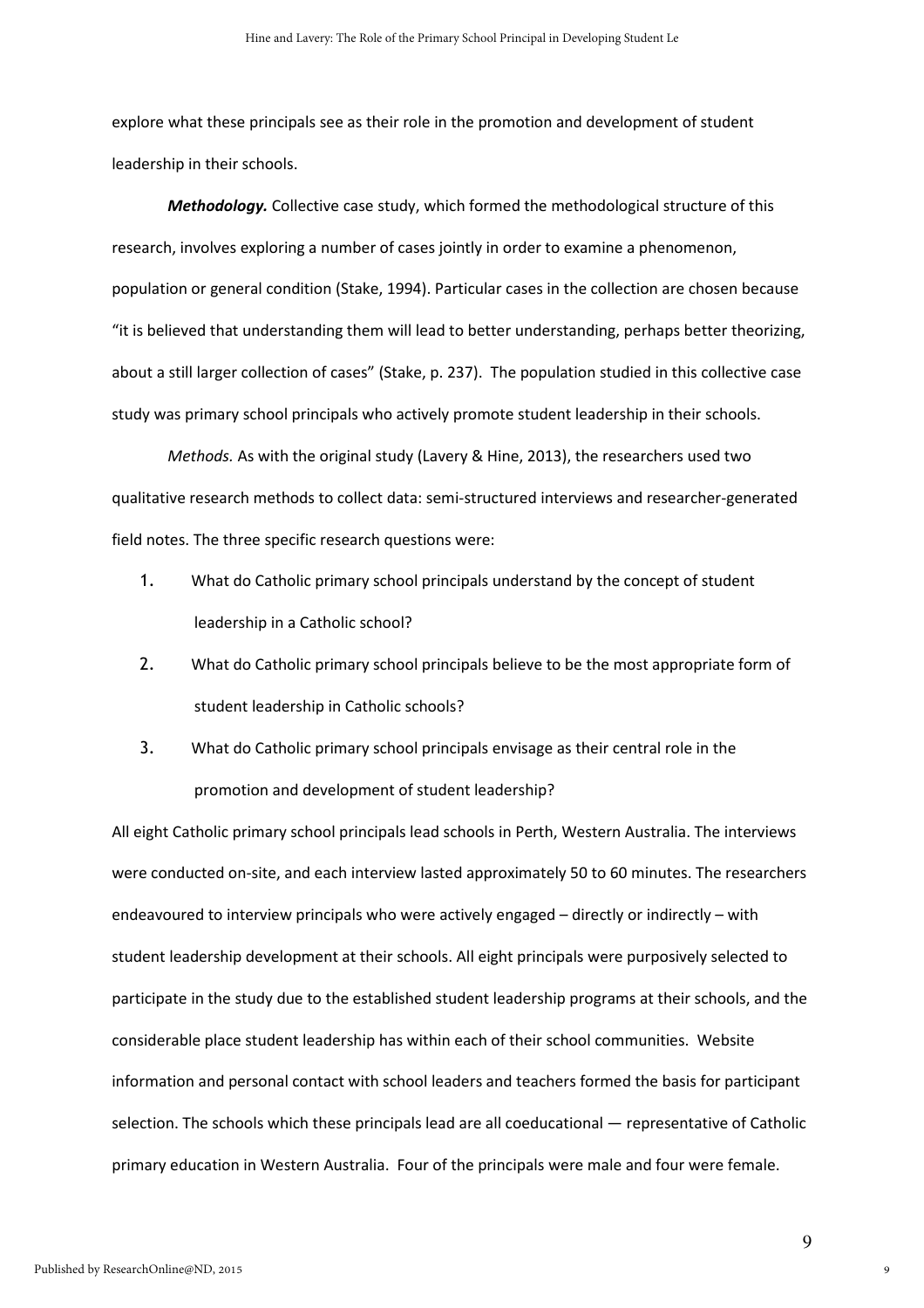Seven questions formed the interview guide used to initiate discussion with the principals (Appendix 1). As a precaution, these questions were trialled with two highly experienced, former Catholic primary school principals before data collection commenced. The feedback provided by the former principals indicated that no changes were needed for the questions to be used with the primary school principals. The eight interviews were audio recorded with the principals' permission, and the researchers took field notes during each interview. Interview transcription occurred after all interviews had taken place. A third party undertook these transcriptions. Subsequently, each participant was offered a transcribed copy of the interview that he or she had participated in to check and verify that the conversation was captured accurately. Following verification, each copy was re-collected for analysis and safe storage.

Data analysis. Content analysis was the approach used in this replication study to examine data from the eight interview transcripts and researcher-generated field notes. Berg (2007, p. 303) defines content analysis as "a careful, detailed, systematic examination and interpretation of a particular body of material in an effort to identify patterns, themes, biases and meanings". Typically, content analysis is performed on various forms of human communication which may include written documents, photographs, videotapes or audiotapes.

 When analysing the collected data, this project adhered to the framework and guidelines offered by Miles and Huberman (1994). This framework attempts to identify relationships among social phenomena, based on the similarities and differences that connect these phenomena. The approach itself is comprised of three main components: data reduction, data display, and drawing and verifying conclusions. These components themselves involve three main operations: coding, memoing, and developing propositions. Within each of the components, the researchers employed a continual process of coding, memoing and developing propositions. Codes, as Miles and Huberman (1994) explain, "are tags or labels for assigning units of meaning to the descriptive or inferential information compiled during a study" (p. 56). These codes were attached to the data gathered through interviews and field notes, and were selected from those data based on their meaning. The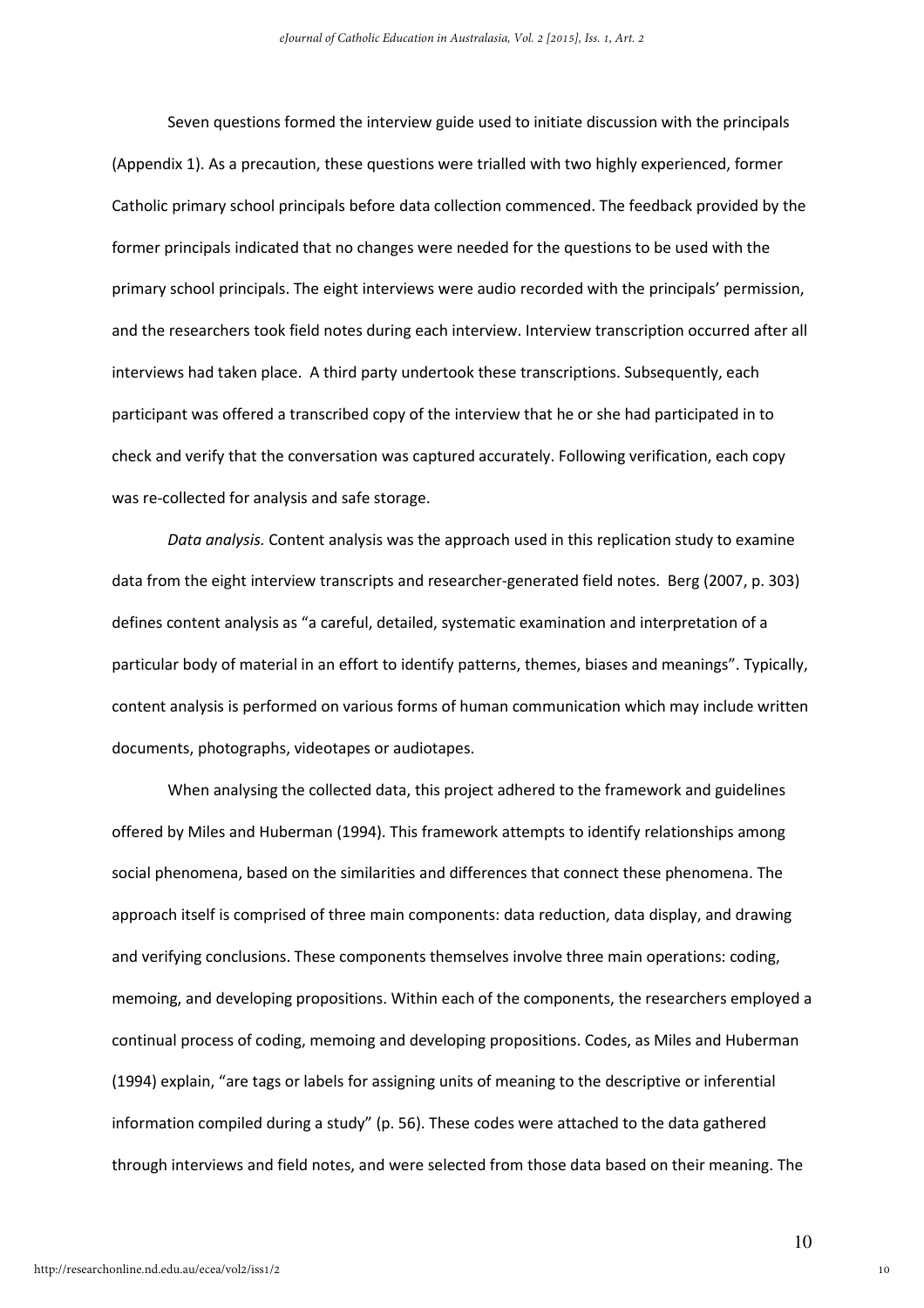researchers then used memoing to synthesise coded data together so that they formed a recognisable cluster grounded within one general leadership concept. The memoing process also captured the ongoing thoughts of the researchers as the process of coding took place. Lastly, as a study proceeds, there is a greater need to "formalize and systematize the researcher's thinking into a coherent set of explanations" (Miles & Huberman, p. 75). For this project, the researchers generated propositions about connected sets of principals' statements, reflected on the findings, and drew conclusions about student leadership from the study.

#### Findings

The intention of this research was to explore the role of the principal with regards to student leadership development within primary schools. Specifically, through the use of three research questions, the researchers sought to identify (a) what the principals understood by the concept of student leadership; (b) what these principals considered to be the most appropriate form of student leadership in Catholic primary schools; and (c) what the principals envisaged as their central role in the promotion and development of student leadership. An analysis of the gathered data generated various themes stemming from each research question. These themes are presented under the broader categories of student leadership, student leadership in Catholic primary schools, and the role of the principal.

Student leadership. The principals consistently reported that the concept of student leadership provided students with opportunities for personal growth and development. In addition, principals articulated how student leadership required a formal structure to operate effectively.

Development opportunities. All eight principals affirmed that student leadership provided students with opportunities for personal growth and development. In their responses, principals listed an array of projects, activities and events for which the student leaders in their respective schools were responsible. These included representing the school at public events (e.g. ANZAC Day Service), running school assemblies, and organising various school or community service activities. Through engagement in these opportunities principals contended strongly that students were able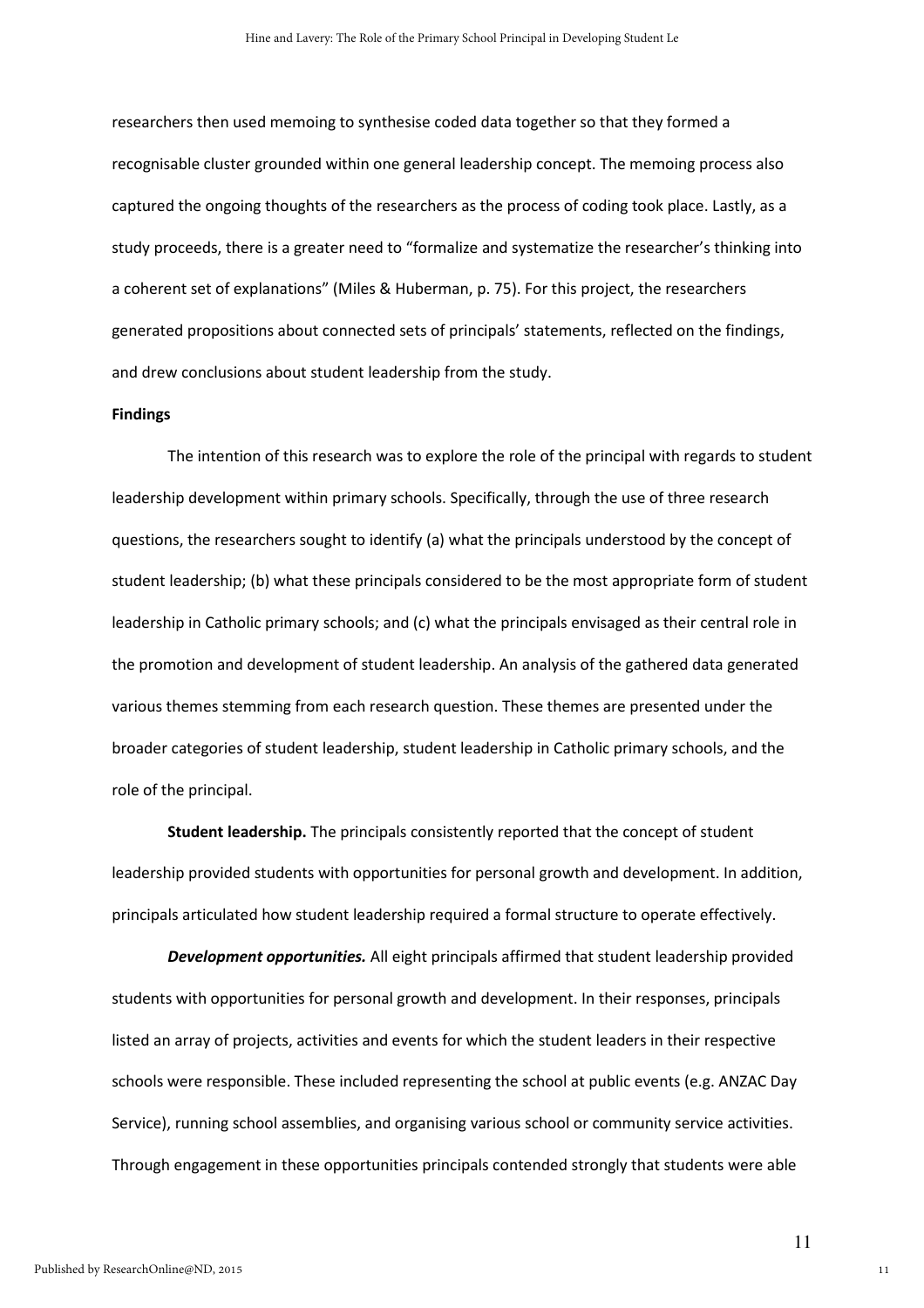to develop leadership skills, values, and dispositions. One principal declared that student leadership

held a prominent place in her school:

[Student leadership] is part of our school responsibility in nurturing physical, social, recreational, spiritual and educational needs of the child. It involves respecting students as decision makers. It involves the school's role in developing skills, attitudes and framework that will allow the growth of them as the best person they are capable of being.

Another principal commented specifically on the types of values and skills that student leaders

developed as a result of engaging in leadership opportunities. He explained how student leadership

is:

An opportunity for us to develop the value of being accountable for [our] actions. It's an opportunity to enhance and develop 'friendship elements'. It's an opportunity to build student self-esteem, communication skills, problem solving skills and decision making skills. It also provides a focus for team building, goal setting, awareness of diversity and conflict resolution.

After listing various specific ways students benefitted personally from their involvement in

leadership activities, one principal spoke of how student leadership required reflexivity from student

participants. He stated that for leadership development to occur,

A display of receptiveness [is] needed from the children themselves; an acceptance that they can grow and develop within themselves through such an undertaking to become a 'better' person. It's to provide them with an opportunity to see the individual growth and development rather than constantly compare self with others.

Principals also communicated how leadership opportunities enabled students to be active

participants in the school and parish community. Regardless of the particular skill, value or

disposition cited, principals' comments highlighted how leadership opportunities were essential in

preparing students for future roles (both as leaders and non-leaders), and contributing positively

towards character development.

**Structure and process.** All principals were able to identify and articulate the structure of the

student leadership program within their respective schools. Responses from interviews transcripts

and researcher field notes indicated that all leadership programs involved chiefly the Year 6 cohort

(i.e. the oldest students in a Western Australian Catholic primary school context). From the eight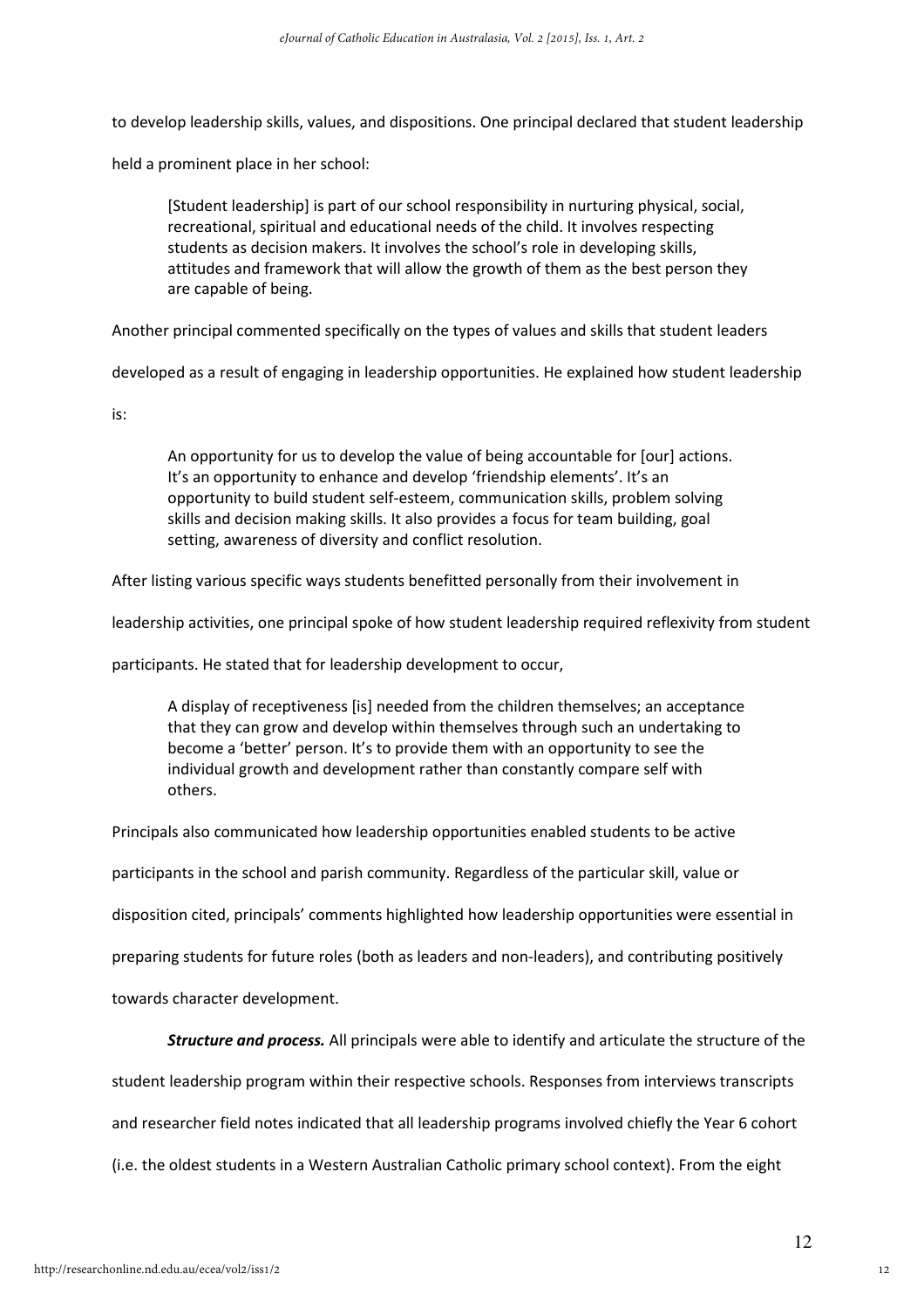principals interviewed, five identified a program where students prepared and delivered a speech in front of their peers and teachers before formal election into a role. These roles were reported either as positional (e.g. Head Boy, Head Girl, Faction Captain, Ministry Leader) or non-positional. For nonpositional roles, two principals described how students work collaboratively on leadership tasks without a hierarchical, positional structure. After election, students typically receive leadership support through key events (e.g. a Leadership Camp/Retreat), or periodically. Periodic support generally involved scheduled leadership meetings and school-based leadership training sessions. The structure and process of the eight schools' leadership programs are outlined in Table 1.

### Table 1

| Participant  | <b>How do students</b><br>become involved? | <b>Which students</b><br>are involved? | <b>Leadership Positions</b><br>available                    | <b>Support</b>                         |
|--------------|--------------------------------------------|----------------------------------------|-------------------------------------------------------------|----------------------------------------|
| A            | Speech and voting                          | Elected Year 6                         | 7 key roles; students placed<br>into leadership groups      | Retreat; weekly<br>meetings            |
| B            | All involved:<br>Successful application    | Years $4-6$                            | Students apply for key roles in<br>specific events          | Retreat; weekly<br>meetings            |
| $\mathsf{C}$ | Speech and voting                          | Elected Year 6                         | Head Boy, Head Girl, Prefects,<br>leadership teams          | Retreat; weekly<br>meetings            |
| D            | Speech and voting                          | Elected Year 6                         | Head Boy, Head Girl, Faction<br>Captains, leadership groups | Fortnightly meetings                   |
| E            | Speech and voting                          | Elected Year 6                         | 12 key roles, students placed<br>into leadership groups     | Ongoing training;<br>weekly meetings   |
| F            | Volunteer                                  | Year 6                                 | Service Ministry groups                                     | Camp;<br>weekly meetings               |
| G            | Speech and voting                          | Year 6                                 | 4 Team Leaders to run groups<br>of elected leaders          | Fortnightly meetings                   |
| H            | Successful application                     | $K - 6$                                | Student driven ministry<br>projects                         | Determined by<br>students and teachers |

# Structure and process of leadership programs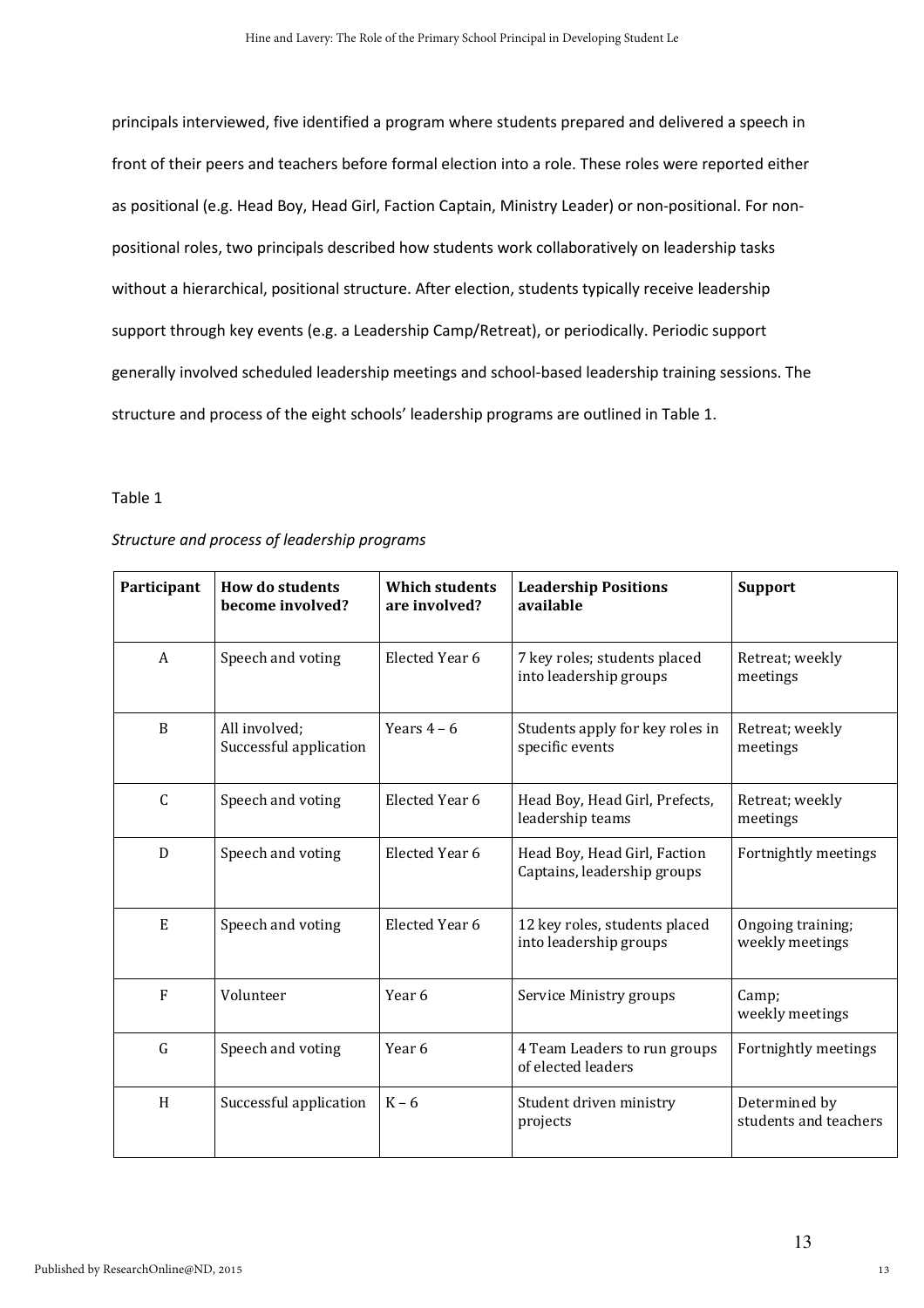One principal (Participant B) outlined that all Year Four to Six students in his school are involved in the leadership program. For instance, he stated that at the start of the school year key Year Six staff place Year Six students in one of the various ministry groups. Throughout the year student leaders rotate through each ministry group to experience different roles and ministries. This principal stated that students could apply formally for different key roles in specific events (e.g. Sports Captain, School Leader) in addition to their involvement within a ministry group. Successful applicants performed their key role knowing that they could only hold the position for a limited time so others could exercise leadership during these events. In a similar vein to Participant B, another principal (Participant H) explained that students of any age at his school needed to apply for a leadership role. When asked about the student leadership program structure, Participant H responded "I think that a kind[ergarten] kid could be a leader in this school" and acknowledged that "every student has leadership potential, but not everyone wants to be a leader". In outlining the leadership application process he stated that "when students come up with an idea or [a] project I encourage them to put it in writing and then drive it themselves. If they can't organise this themselves they learn that this particular project or idea is impracticable". Participant H continued by delineating how successful students engage in collaborative ministry projects with staff guidance and assistance.

Student leadership in Catholic primary schools. The collected data indicated that principals were able to identify various forms of student leadership in Catholic primary schools. Principals outlined these forms at both philosophical and operational levels. At a philosophical level, principals posited consistently that any form of student leadership in Catholic primary schools needed to be focused on service. In addition, attention was drawn towards any student leadership program reflecting both the Catholic ethos and the vision of the school. At an operational level, principals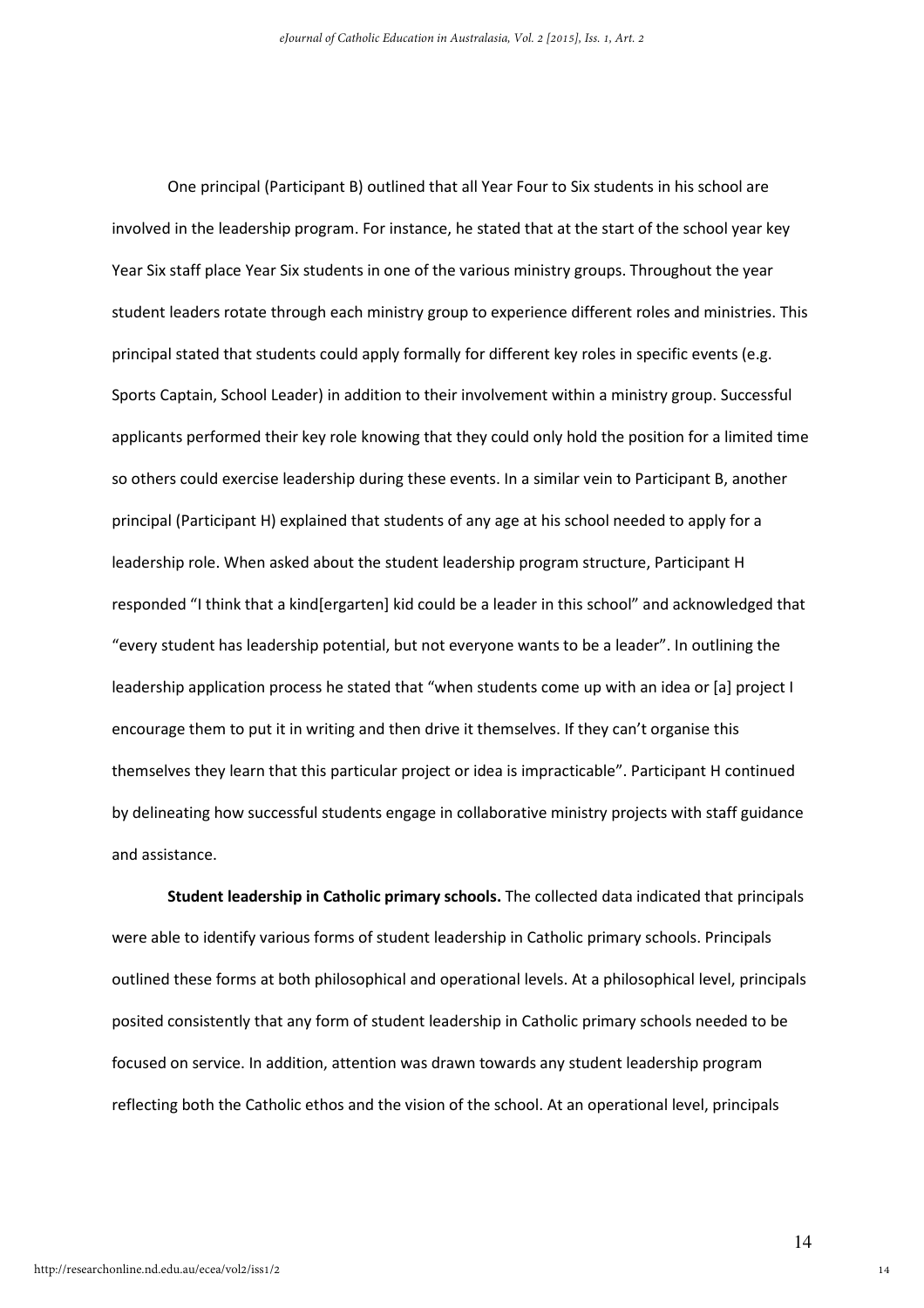noted that student leadership programs were best conducted by emphasising collaboration between students and key staff.

Focused on service. At a philosophical level, all eight principals insisted that the most appropriate form of student leadership in Catholic primary schools was focused on service. Moreover, these principals highlighted that the notion of service was modelled on the servant leadership approach espoused by Jesus of Nazareth. One principal (Participant H) stated that the leadership program at his school is "a program that is all about service; to serve [others,] not to be served". In a similar vein several principals commented that by following a servant leadership model, students were able to understand the reality of what is meant by service to others. On the notion of service, one principal (Participant C) offered that student leadership is:

an ideal opportunity to link and reinforce leadership, service with reference to the Gospels. It is interesting to note that we have a student population that increasingly expresses a desire to become involved in service work. A key challenge in implementing this model is identifying the best service opportunities.

In identifying how students could give to the community, one principal (Participant D) described how student leaders at his school identified a social justice project and a realistic time frame to achieve some leadership goals. To amplify, he offered an example of how "the recent student RE team had decided to work with a charity to raise funds for remote aboriginal children". At the same time, this principal recommended that key staff avoid making activities competitive for students and at all times ensuring that the leadership program is driven by the "desire to do service".

Reflects Catholic ethos and vision. Following the identification of service as an appropriate form of student leadership in Catholic primary schools, six of eight principals emphasised that student leadership programs must reflect the Catholic ethos and principles of the school, especially that of service. All of the principals articulated how the student leadership program had been designed to reflect the charism of their respective school's patron or patroness. In doing so, principals noted that spirituality should feature prominently in the decision making process of student leaders; that is, "in this situation what would Jesus do?" One principal supported this line of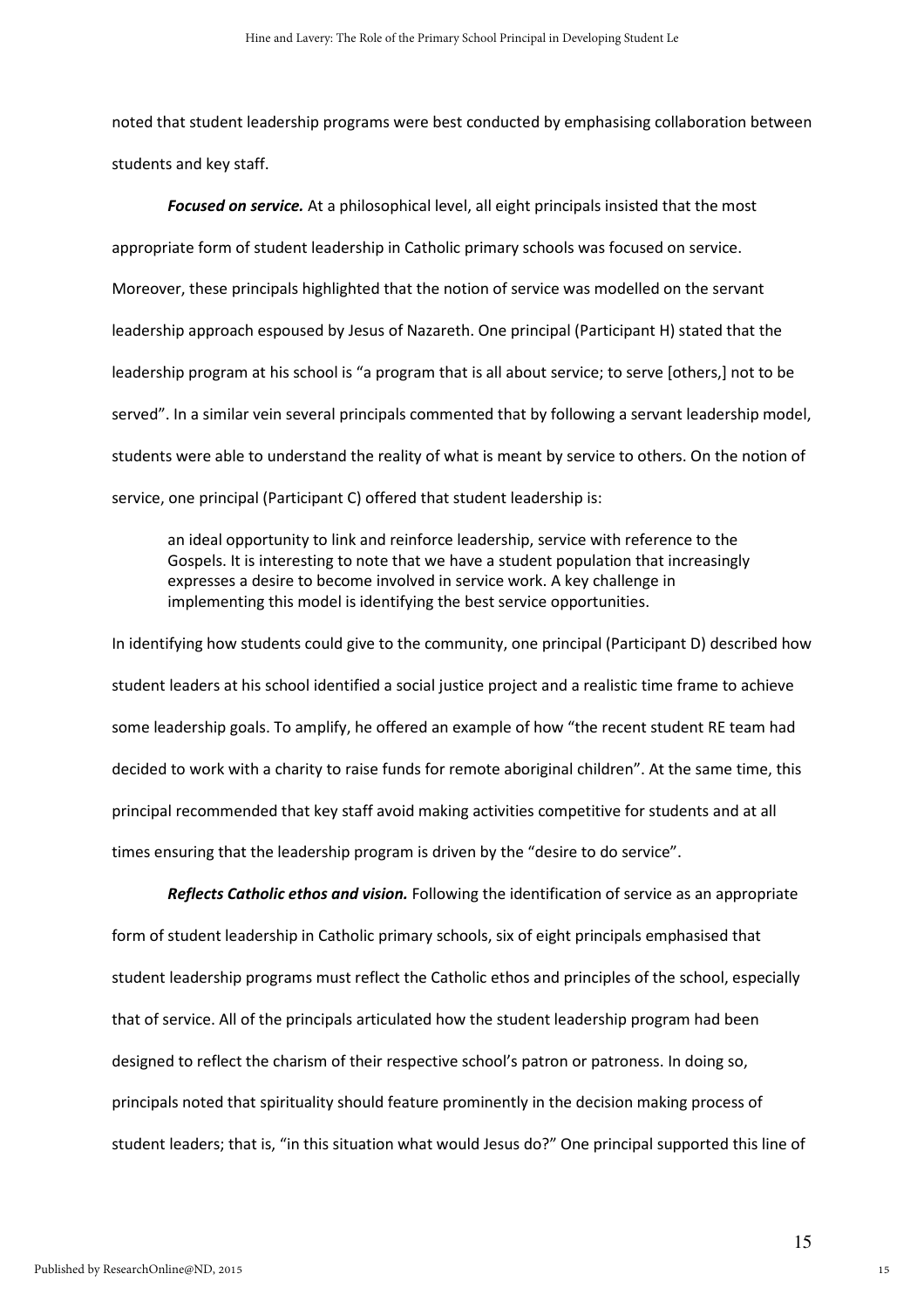thought by offering how using a Servant Leadership model offered "an ideal opportunity to link and reinforce leadership and service with reference to the Gospels". Two principals (Participants E & F) argued that any student leadership program needs "to reflect key Catholic values that align with the school's vision and ethos". Moreover, one of these principals hypothesised that "these values are reinforced from beginning of schooling so by Year Six, students are ready to engage in realising some of these".

A collaborative exercise. A majority of principals (five of eight) expressed that a

collaborative approach was the most appropriate form of student leadership. Such an approach was

characterised typically as students working collaboratively on service ministry projects with guidance

from key staff. A principal (Participant G) explained the student leadership model used at her school:

Rather than prefects, having leaders allows for the notion of being part of a team serving others. What is required is a collaborative, cohesive team model. A number of the 'service projects' are fundraising events arranged and conducted by the student leadership team. There are one or two larger service projects which involve collaboration of teams; for example, [the School] Choir performing for senior citizens.

Another principal (Participant C) reflected this statement and stated "student leadership at primary

school level needs to be a model that is not hierarchical — I would prefer that we didn't have a Head

Boy and Head Girl". Instead, this principal avowed that what is needed is:

most definitely a team model…with a manageable number of students. As part of the model students need to be introduced to collaborative strategies. It needs to be a model that allows students to emerge from the often discomfort of associated interactions and responsibilities to a position of confidence in carrying out their duties.

Participant C concluded that students working collaboratively on projects and activities

promoted a sense of community within the school. A third principal described how the

student leadership program at her school had moved away from a 'positional leadership'

approach to one requiring collaboration:

At times in the previous model I felt that the school leaders were 'giving' without any reflection or awareness of this as being part of the service ministry. I decided an opportunity needed to be identified where Year Six students could experience working in small service groups. Thus the [Leadership] Camp allowed for team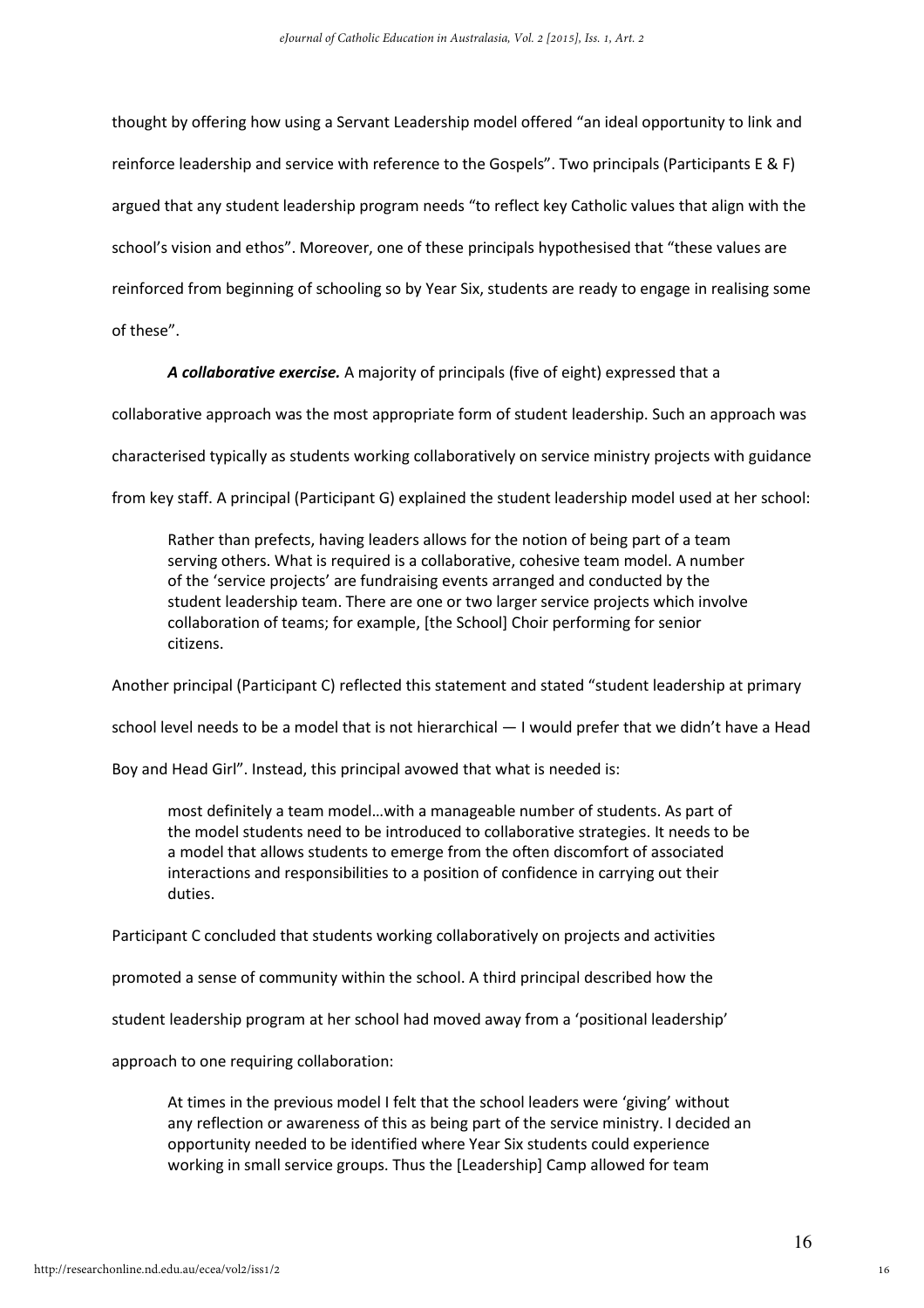building, the principal presenting as a 'service role model' and for decision making experiences. At the camp the Year Six students identified the service ministry groups they would become involved with. The 'Assembly Group' provides students with a relatively 'high profile' school example of students committing to service ministry.

This principal stated that since the adoption of a collaborative model, there is no leadership hierarchy (e.g. Head Boy, Head Girl). The elected student leaders commit to their service group and collaboratively identify tasks and responsibilities.

The role of the principal. The eight principals identified various elements of what they perceived to be their central role in the promotion and development of student leadership. All principals stated they needed to model visibly good leadership behaviour with staff, students and parents. In order to promote and develop student leadership effectively, all principals shared how they based their personal leadership style on service. Principals also underscored the relational and participatory nature of their role by highlighting the necessity to involve key people (staff and non staff) in the leadership development process.

Role model. All eight principals underscored how they envisaged their key role within a student leadership program as a role model for staff, students and parents. Central to this key role was the notion of lending support to student leadership activities through direct involvement. To illustrate the notion of direct involvement, one principal (Participant B) described how he would schedule and convene a 'Milo meeting' every week with the student leaders. In his capacity as role model to these student leaders, this principal underscored how students needed to observe leadership role models and the principal "is probably the most accessible one they should encounter". He added that it was important for students to see him "blocking out time [to] be with them" and so they could "experience me listening to them, hearing my decisions and then see me acting on some of their suggestions". Five other principals expressed similar statements regarding their capacity as a role model for student leaders. These statements included "empowering students to take action within the school" (Participant C), ensuring all student leaders had 'a voice' (Participant E), and to "ensure that student leadership doesn't lapse into an exercise of tokenism"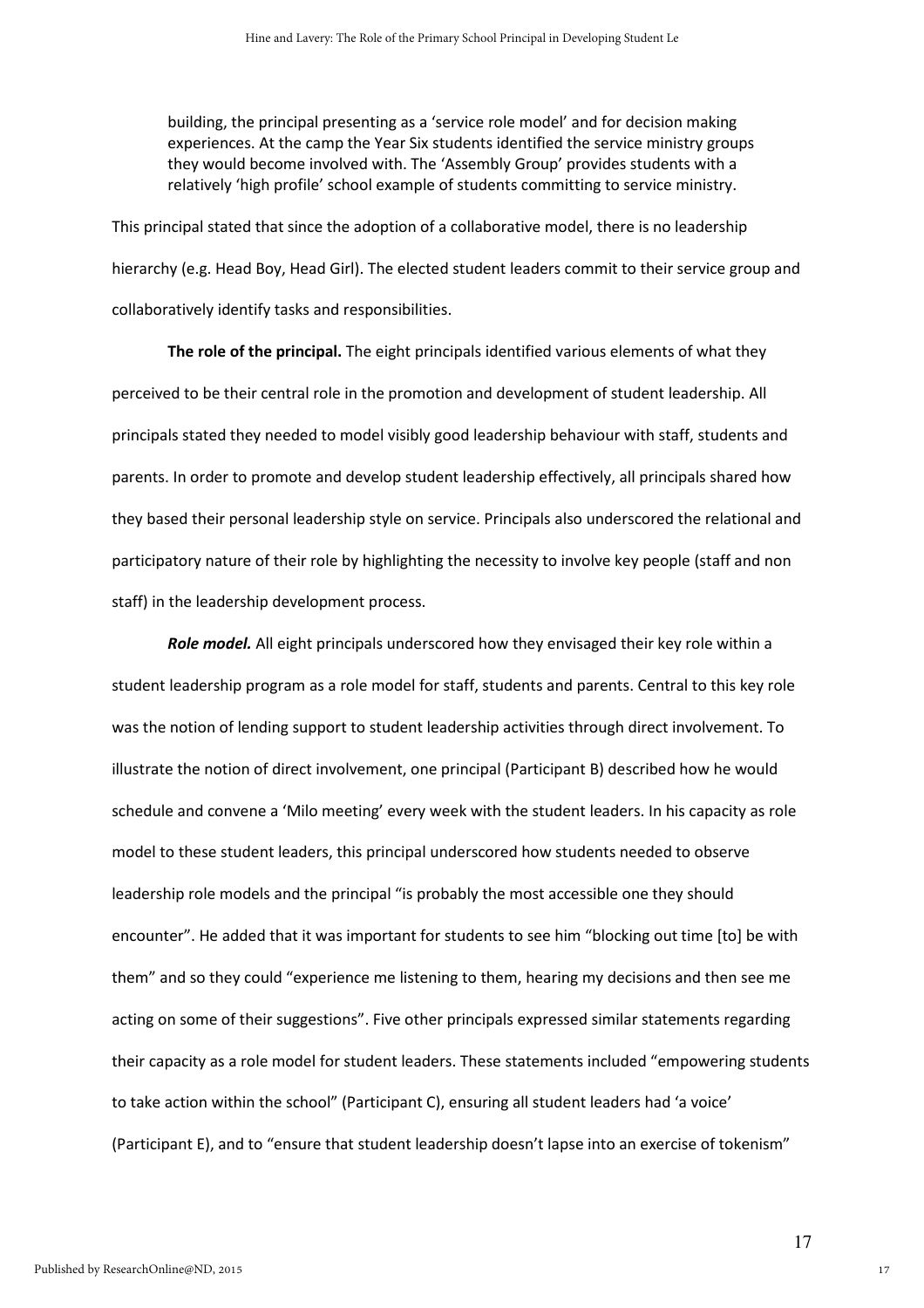(Participant F). Some principals (three of eight) stated how they felt role modelling effective leadership behaviour was carried out by "encouraging and enabling staff and students to be the best they can be" and by "displaying appropriate interactions with staff, parents and students". Irrespective of whom they interacted with, all principals identified that their actions as role models were drawn directly from the Catholic ethos reflecting service in the example of Christ.

A servant leader. As a corollary of their statements regarding role modelling, all eight principals classified their own personal leadership as one of service. To varying degrees, principals shared how the notion of servant leadership was central to their role in the promotion of student leadership. For instance, one principal (Participant B) stressed that "the principal's role is to model service, to be seen engaged in this, for example doing yard duty, and doing it because it's the right thing to do". When working directly with his student leaders, this principal added that he would reinforce often the concept of service as a key characteristic of Christianity. Participant C felt that she displayed a servant leader approach in her interactions with student leaders by emphasising the notion of 'humble leadership'. For her, humble leadership is a form of service where an individual engages to the best of his or her ability without an expectation of reward or recognition. Participant A outlined that his servant leader 'message' was communicated consistently to staff and students, in that "doing service is good…leadership needs to be life directed, and service is always the emphasis". He added that his staff "get it because they see me doing it". Two principals expressed how they, as servant leaders, needed to be "perceived as walking alongside the student leaders as they engage in service ministry actions". Doing so enabled them to nurture leadership skills and make student efforts visible to the whole school community.

**Involve key people.** A majority of principals interviewed (five out of eight) expressed that involving key personnel was central to their role in the promotion and development of student leadership. According to the principals, key personnel included a range of staff members (e.g.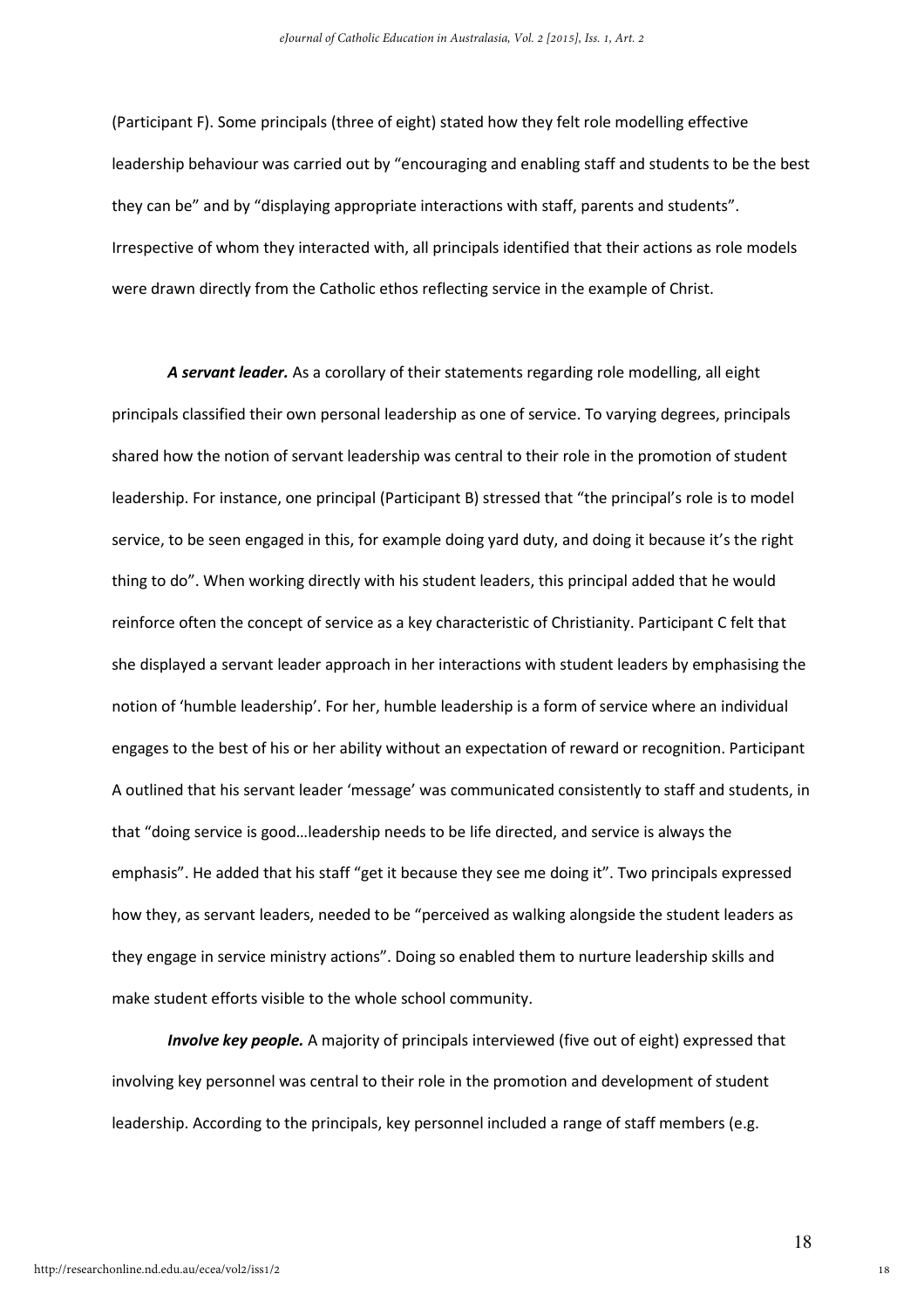Assistant Principal, classroom teacher). One principal (Participant A) explained how key staff fulfilled a role in the student leadership program:

Each [Year Six] leadership group has an adult role model. Their [sic] function is to be supportive, encourage decision making and introduce leadership protocols as the need for them occurs. In this school it's not just teachers who are the role models; for example, the gardener is the Role Model for the Environmental Team.

The principal added that she needed to seek advice and feedback from key staff before conducting a formal review of the student leadership program. Two principals asserted that, in their respective schools, teachers were appointed into mentorship roles. These Mentor Teachers were appointed due to their genuine interest in student leadership, and their chief responsibilities included: acting as a good role model for students, ensuring compliancy requirements were met by student groups through regular meetings, affirming and reinforcing examples of displayed leadership, and providing guidance and support for student leaders. One of these principals stated that Mentor Teachers were appointed because "it was too big a task to remain just in the hands of the principal. I also wanted to emphasise it's not just the 'boss' who is the leader; leadership isn't dependent on the job you have". Another principal concluded that whatever model of student leadership is exercised, the school needs to ensure staff and students have an appropriate amount of time to engage in their service commitments.

#### Discussion and Conclusion

Student leadership is unmistakably an important consideration for the eight Catholic primary school principals in this study. These principals were keenly aware of, and took an active interest in, the student leadership programs operating in their schools. All were directly involved in some capacity, usually with the senior student leadership group. They considered themselves as role models for students, staff and parents through such involvement, giving witness that student leadership was highly valued rather than tokenistic or decorative. Of equal importance, they ensured that student leaders were consistently supported by staff-mentors in their leadership activities. Such a positive attitude by potentially the most influential person in a school would ensure that student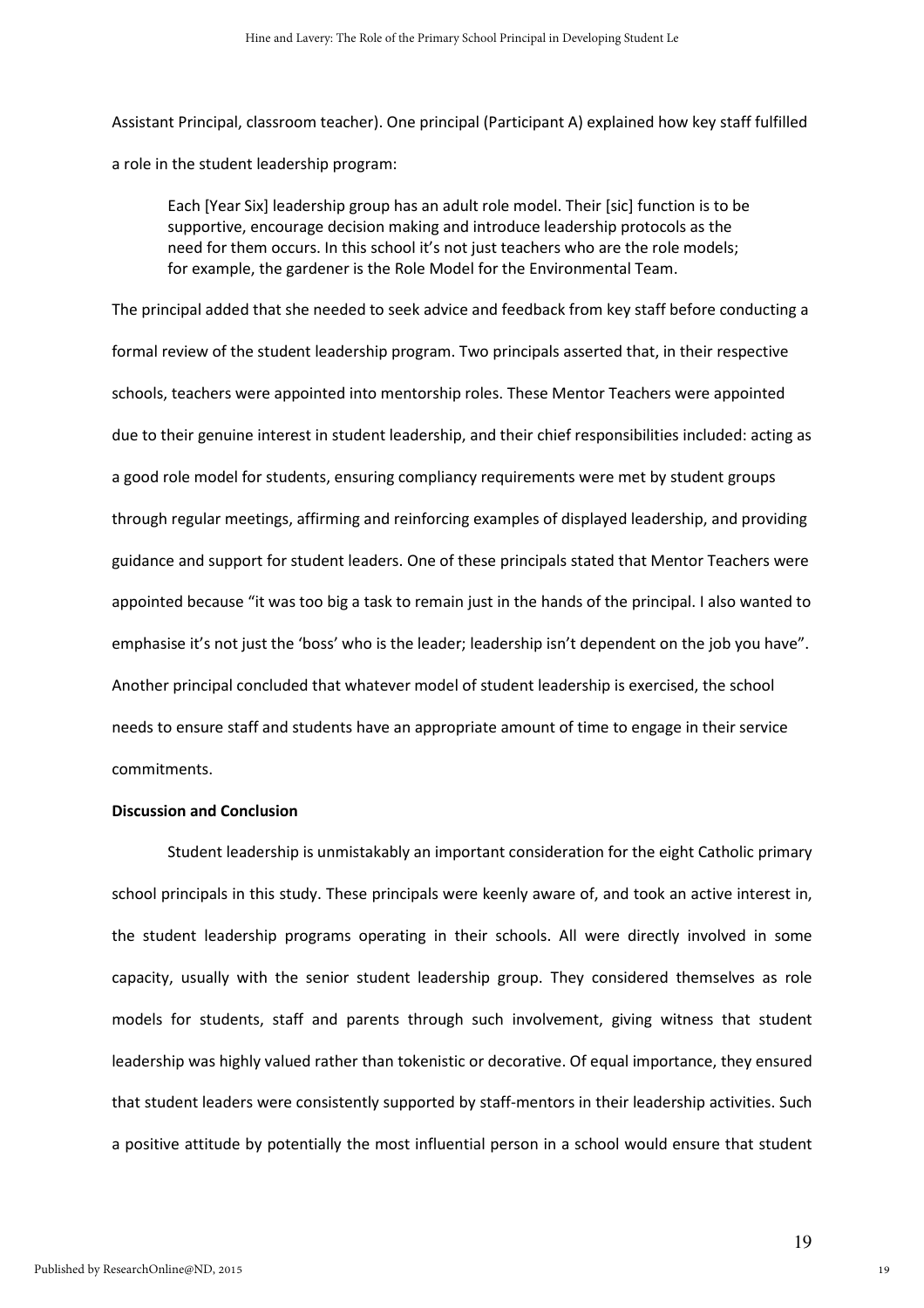leadership had considerable opportunity to evolve and flourish (Lavery & Hine, 2012; Buscall, Guerin, Macallister & Robson, 1994; Hine, 2013).

The eight principals identified a range of opportunities for development and personal growth for their student leaders as a result of participation in student leadership activities. Such identification on the part of the principals indicates an astute awareness that benefits are linked with student leadership, a fact well documented in the literature (Lavery, 2007; Appleton, 2002; Hawkes, 1999; Rafferty, 1997). However, this realisation also raises a potential concern. Students not formally involved in school-based leadership might well be deprived of opportunities for personal growth and development. Considered another way, are mentoring programs, leadership preparation, and designated leadership opportunities only the purview of "the chosen few – the 'elected'" (Lavery, 2003, p. 28)? The notion of inclusive student leadership is a challenge. Yet, given that a majority of the primary school principals saw student leadership as a collaborative exercise, it might be instructive to explore with principals the prospect of leadership in terms of a whole-school culture. Certainly, a number of the principals in this study questioned the hierarchical understanding of student leadership.

Each of the principals indicated that leadership based on service was the appropriate model of student leadership in Catholic schools. They pointed to the Gospel narrative and explicitly the person of Jesus as the archetype of such leadership. In one sense such a finding is not surprising. There exists a strong appreciation of Gospel-based servant leadership within Catholic educational circles in Western Australia. The Catholic Bishops of Western Australia (Catholic Education Commission of Western Australia, 2009) explicitly indicate that leadership in Catholic schools should be undertaken in a spirit of service (para. 71). Further, various Catholic authors have, over the years, extolled the value of Gospel-based servant leadership, both within education and in a more general sense (Hackett & Lavery, 2011; Nuzzi, 2000; McLaughlin, 1997; Edwards, 1989). Given the predilection towards leadership as one that characterises service (all eight principals considered themselves as servant leaders), it is understandable that they might explain student leadership in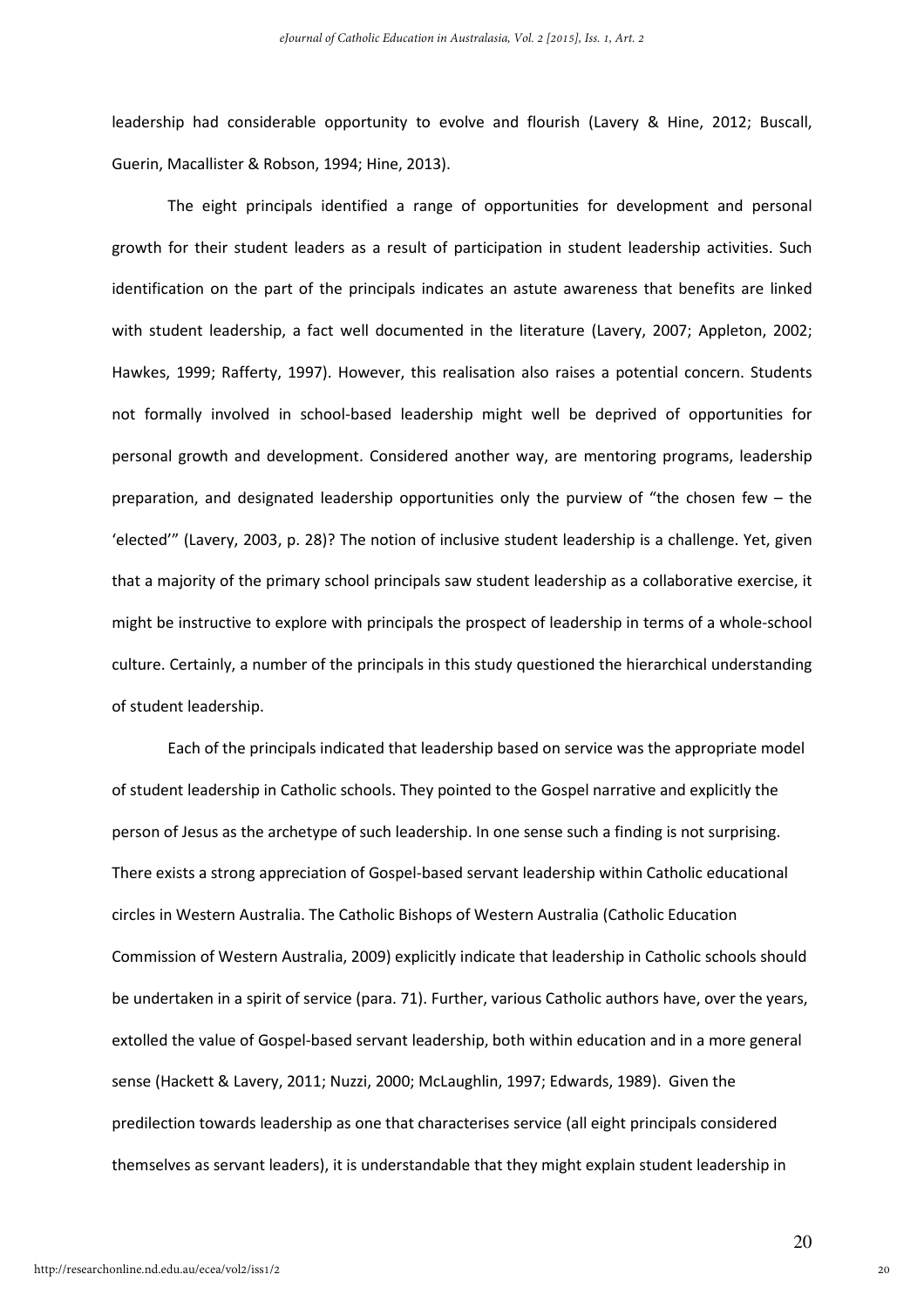comparable terms. Whatever the reasons, it should be pointed out that the principals were adamant in their affirmation and vision of servant leadership as the appropriate model for their students. Moreover, the concept of leadership as service is well credentialed in literature on student leadership (Lavery, 2007; McGregor, 2007; van Linden & Fertman, 1998; Willmett, 1997).

 The eight principals in this study provided a valuable working interpretation of what student leadership might look like in Catholic primary schools. In particular, they highlighted the primacy of the senior class (Year Six students) in setting the tone of student leadership within the school. They indicated that student leadership should be collaborative and based on Gospel-based service. They clearly demonstrated the importance of adult mentors (themselves and other members of staff) in actively supporting students in in their leadership. However, the principals' responses also raise particular issues. For instance, there was a tendency to view leadership preparation more as "on the job" training where students worked with appropriate adult role models. Important as these considerations are, the value of preparing students prior to their leadership role cannot be overestimated (Buscall, Guerin, Macallister, & Robson, 1994; Chapman & Aspin, 2001; Mardon, 1999). Further, while the principals appropriately described servant leadership in terms of the Gospel understanding, there was less explicit enunciation of what this leadership might look like. As a concept, servant leadership is empirically not well defined (van Dierendonck, 2010). This fact may well be reflected in the principals' comments. Both the issue of leadership preparation and an explicit clarification of what servant leadership might look like are important areas for further research into primary school student leadership within Catholic schools.

## References

Appleton, I. (2002). Fostering leadership. Learning Matters, 7(1), 18-20.

Armstrong, P. (2013). Cultivating student leadership. Journal of the Victorian Association for Environmental Education, 36(2), 5-9.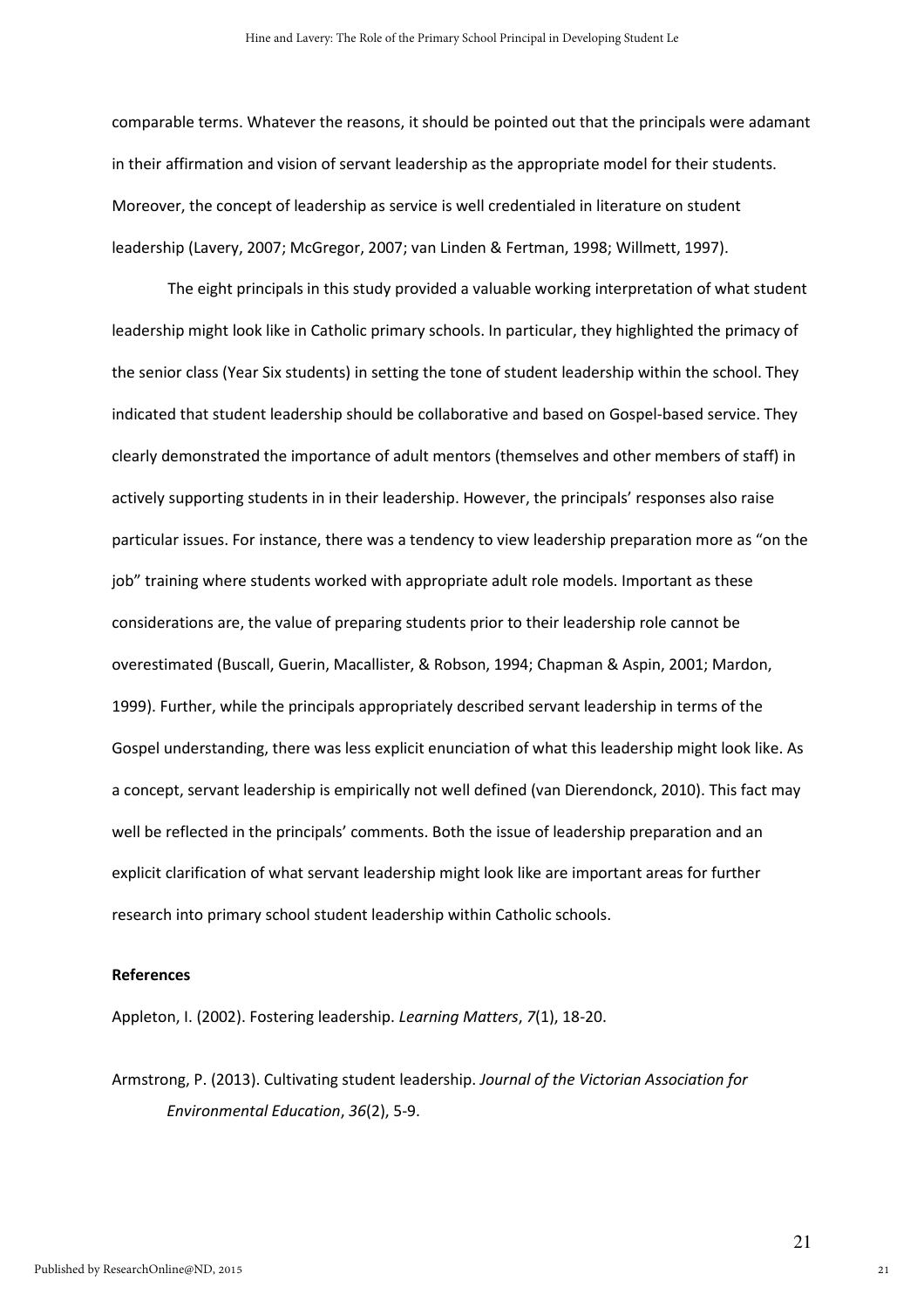- Arthur, L., Beecher, B., Death, E., Dockett, S., & Farmer, S. (2012). Programming and planning in early childhood settings (5<sup>th</sup> ed.). South Melbourne, Victoria: Cengage Learning Australia.
- Beare, H. (1998). O for leaders who have great souls. William Walker Oration, 27 September 1998, National Conference of the ACEA. Retrieved from Educational Leadership Online-Aus/Asia program: http://elo.eddirect.com/welcome.html
- Bennis (n.d.). BrainyQuote.com. Retrieved January 15, 2015, from http://www.brainyquote.com/quotes/quotes/w/warrenbenn121715.html
- Berg, B. (2007). Qualitative research methods for the social sciences. Boston: Pearson Education Inc.
- Bisland, A. (2004). Developing leadership skills in young gifted students. Gifted Child Today, 27(1), 24-27.
- Buscall, D., Guerin, K., Macallister, H., & Robson, M. (1994). Student leadership: Where is it at in our schools? The Practising Administrator, 16(4), 30-34.
- Catholic Education Commission of Western Australia (2009). Mandate letter: 2009-2015. Perth: Catholic Education Office of Western Australia.

Chappell, S. (2012). School Leadership: Peer Activity Leaders, SRC, Systems, etc. Connect, 194-195.

Covey, S.R. (2008). The leader in me. New South Wales: Simon & Schuster.

- Crotty, M. (1998). The foundations of social research: Meaning and perspective in the research process. Crows Nest: Allen & Unwin.
- De Simone, L. (2012). Youth leadership development from the grade 8 perspective: A case study of a school-based program. Unpublished Master of Arts dissertation, University of Toronto.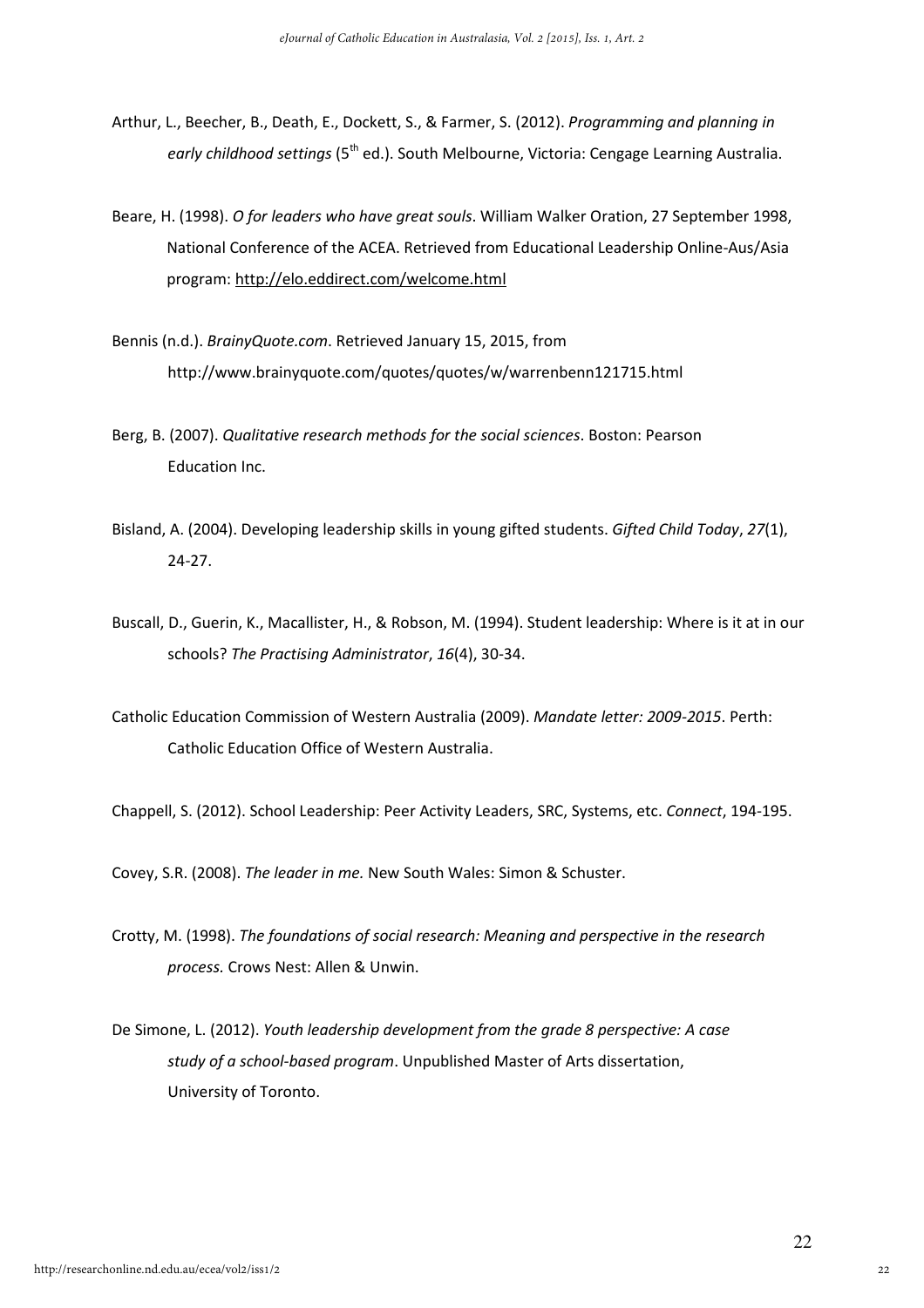DesMarais, J., Yang, T., & Farzanehkia, F. (2000). Service-learning leadership development for youths. Phi Delta Kappan, 81(9), 678-680.

Edwards, D. (1987). Called to be church in Australia. Homebush, NSW.: St. Paul's Publications.

- Fertman, C.I., & van Linden, J.A. (1999). Character education: An essential ingredient for youth leadership development. National Association of Secondary Schools Principals Bulletin, 83(9), 9-15.
- Gay, L., Mills, G., & Airasian, P. (2012). Educational research: Competencies for analysis and applications, Edinburgh Gate Harlow: Pearson Education Limited.
- Gray, H. (2002). Students can be strong education partners. Retrieved from ICP Online & Cybertext: http://www.icponline.org/feature\_articles/f3\_01.html
- Hackett, C. & Lavery, S.D. (2011). Student ministry: Youth 'step up' to lead and serve. Journal of Catholic School Studies, 83(1), 54-62.
- Hart (1992). Children's participation from tokenism to citizenship. Innocenti Papers 4. Florence: UNICEF.
- Hine, G.S.C. (2013). Student leadership experiences: A case study. Leading & Managing: Journal of the Australian Council for Educational Leaders, 19(1), 32-50.
- Hunter, D. Bailey, A., & Taylor, B. (1997). Co-operacy: A new way of being at work. New Zealand: Tandem Press.

Johnson, K. (2005). Students' voices: Student leadership in primary schools. Connect, 152, 3-8.

- Jolley, J. (1997). Principal appraisal: A Christ-centred approach. In J. MacMahon, H. Neidhart & J. Chapman (Eds.), Leading the Catholic school (pp. 130-141). Melbourne: Spectrum Publications.
- Karnes, F.A., & Stephens, K.R. (1999). Lead the way to leadership education. Educational Horizons, 77(2), 62-65.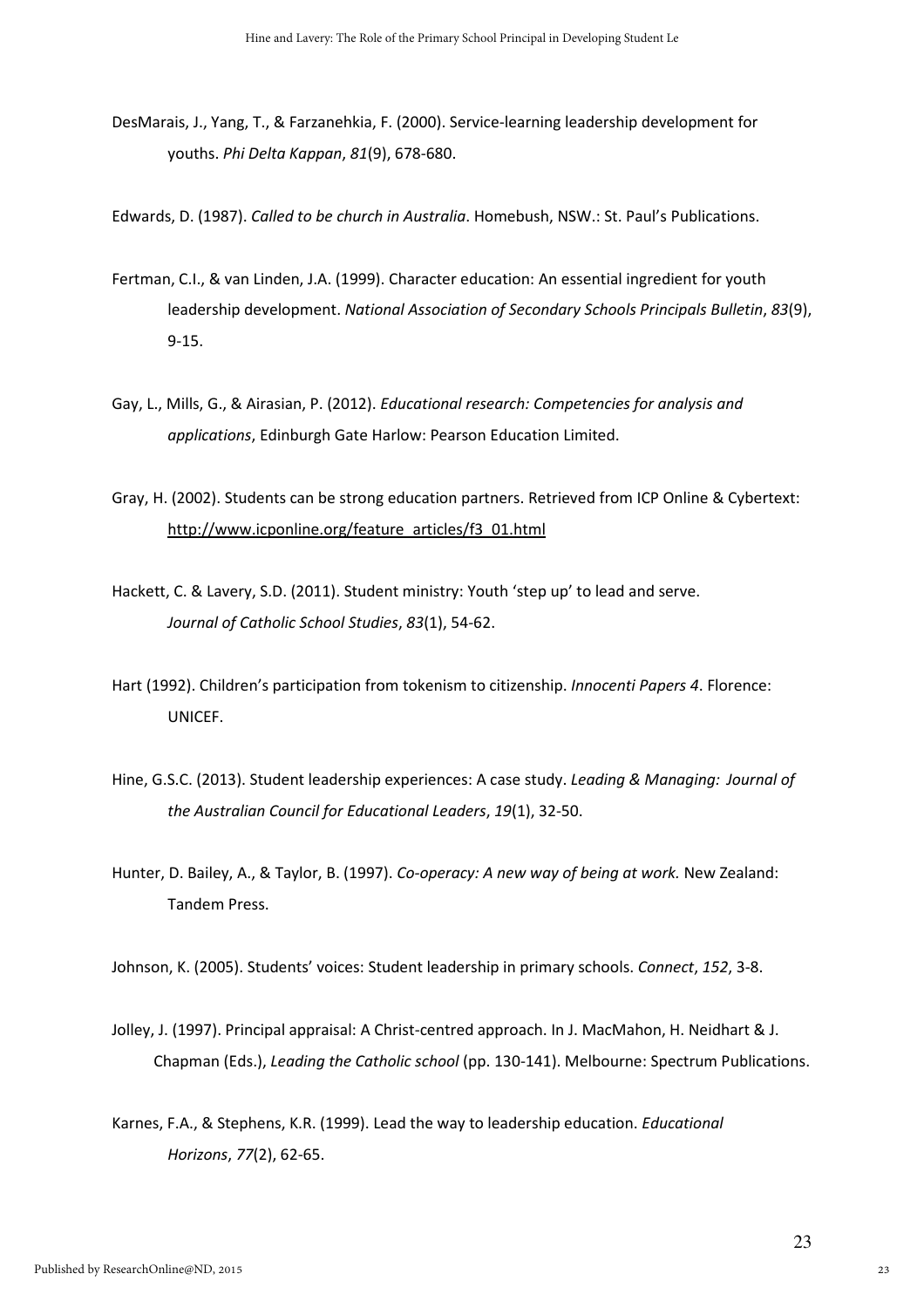- Lavery, S.D. (2007). Developing student leadership through service learning. Journal of Catholic School Studies, 80(2), 5-12.
- Lavery, S.D. (2012). Exploring the need for improvement in a student leadership program. Journal of Catholic School Studies, 84(1), 12-22.
- Lavery, S.D., & Hine, G.S.C. (2012). Principals: Catalysts for promoting student leadership. Principal Matters.
- Lavery, S.D., & Hine, G.S.C. (2013). Catholic School Principals: Promoting Student Leadership. Journal of Catholic Education, 17(1), 41-66. Retrieved from http://digitalcommons.lmu.edu/ce/vol17/iss1/3
- McGregor, J. (2007). Recognising student leadership: Schools and networks as sites of opportunity. Improving Schools, 10, 86-101.
	- McLaughlin, D. (1997). Leadership in Catholic schools: A touchstone for authenticity. In J. McMahon, H. Neidhart, & J. Chapman (Eds.), Leading the Catholic school (pp. 8-28). Melbourne: Spectrum Publications.
- Metzger, M. A. (2007). An appreciative inquiry of youth perspective on effective youth leadership programming. Unpublished doctoral dissertation, United States of America: St. Mary's University of Minnesota.
- Moore, C. (2011). SALT of the Earth. Ethos, 19(1), 15-16.
- Myers, T. (2005, February). Developing a culture of student leadership. Teacher, 26-29.
- Neuman, W. (2006). Social research methods qualitative and quantitative approaches. Boston: Pearson Education, Inc.
- Nuzzi, R.J. (2000). To lead as Jesus led. In T. Hunt, T. Oldenski & T. Wallace (Eds.), Catholic school leadership: An invitation to lead (pp. 259-270). London: Falmer Press.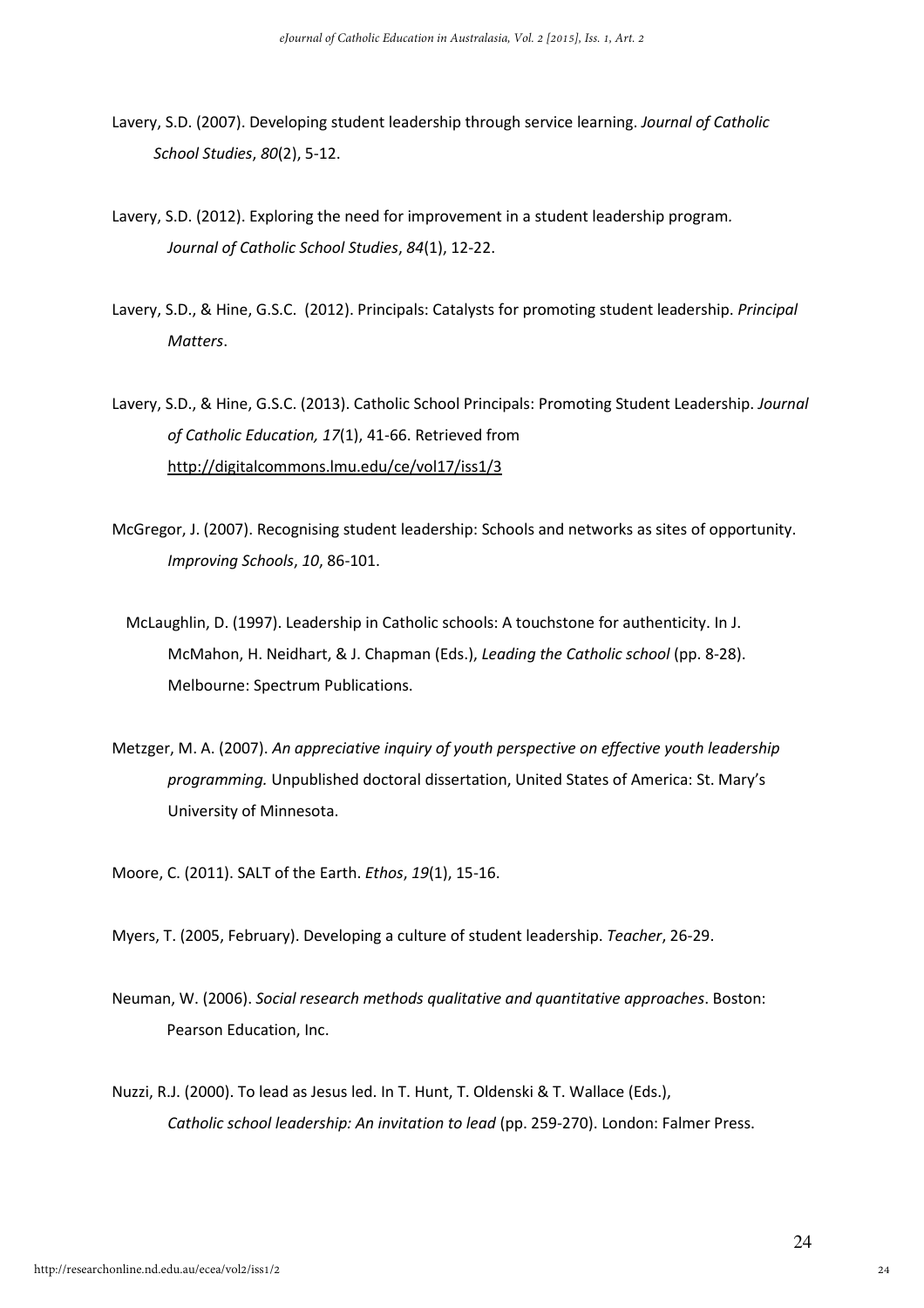- Punch, K., & Oancea, A. (2014). Introduction to research methods in education. Los Angeles: SAGE Publications, Ltd.
- Rafferty, S. (1997). Giving children a voice What next? The Scottish Council for Research in Education. Edinburgh. Retrieved from SCRE Home Page. Webweavers Webscre@scre.ac.uk
- Roach, A., Wyman, L., Brookes, H., Chaves, C., Health, S.B., & Valdes, G. (1999). Leadership giftedness: Models revisited. Gifted Child Quarterly, 43(1), 13-24.
- Ryan, P. (1997). Education leadership-A personal reflection. In J. MacMahon, H. Neidhart, & J. Chapman (Eds.), Leading the Catholic school (pp. 204-213). Melbourne: Spectrum Publications.
- Sacks, R. (2009). Natural born leaders: An exploration of leadership development in children and adolescents (Unpublished doctoral dissertation). Canada: Ontario Institute for Studies in Education, University of Toronto.

Sofield, L., & Kuhn, D. (1995). The collaborative leader. Notre Dame, Indiana: Ave Maria Press.

- Stake, R. (1994). Case Studies. In N Denzin & Y. Lincoln, (Eds.), Handbook of Qualitative Research. Thousand Oaks: Sage Publications.
- Van Dierendonck, D. (2010). Servant leadership: A review and synthesis. Journal of Management, 37(4), 1228-1261.
- van Linden, J., & Fertman, C. (1998). Youth leadership: A guide to understanding leadership development in adolescents. San Francisco, CA: Jossey-Bass.
- Vatican Council II (1965). Declaration on Christian education. Retrieved from http://www.ewtn.com/library/councils/v2educ.htm

Wiersma, W. (1995). Research methods in education: An introduction. Boston: Allyn and Bacon.

Willmett, T. (1997). The religious dimension of student leadership: More than captains and prefects in a Catholic school. Word of Life, 45(4), 25-28.